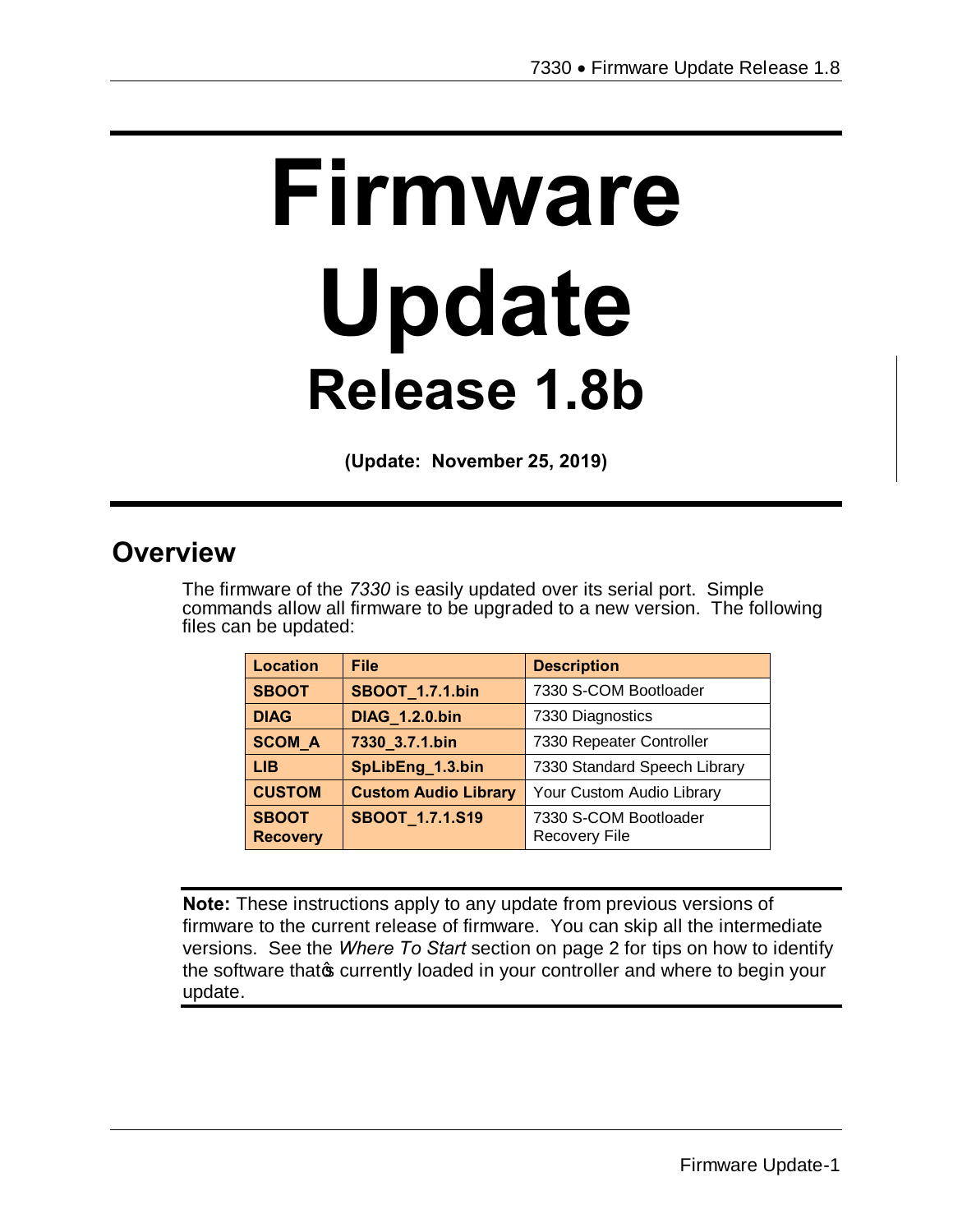# **Materials Required**

The following materials are required to update the 7330 firmware:

- · An RS-232 cable connection to the *Console Port* of the controller. By default and in Beta releases, this cable is a straight-through RS-232 cable, DE9S-to-DE9P connected to the RS232-2 connector of the controller. (See *Chapter 8, Serial Port,* for more information.)
- · A terminal program that supports X-Modem protocol. For Windows, TeraTerm is preferred, HyperTerm has been tested. Linux users successfully use Minicom. On other operating systems, choose an appropriate terminal program.
- · The 7330 files for this release. The latest release is available at: http://www.scomcontrollers.com

**Note:** At S-COM, we prefer to use *TeraTerm* on Windows instead of *HyperTerm.* We we found that HyperTerm is just too difficult for many users to configure. See the Chapter 8, Serial Port, in the User Manual for additional configuration details.

## **Where To Start**

There are separate procedures to update the firmware in your controller depending on the version of firmware currently installed in your controller and whether you need to recover your controller from a problem with the firmware load. Here a table you can use to identify the firmware release installed on your controller:

| <b>Release</b>  | <b>Go To</b> | <b>Repeater</b><br><b>Version</b> | <b>SBOOT</b><br><b>Version</b> |
|-----------------|--------------|-----------------------------------|--------------------------------|
| 1.1 or Newer    | Page 3       | 3.06 or Newer                     | 1.1.0 or Newer                 |
| 1.0             | Page 26      | 3.05                              | 1.0.0                          |
| <b>Beta</b>     | Page 31      | 3.01 thru 3.04                    | 0.3.1                          |
| <b>Recovery</b> | Page 37      | All                               | All                            |

**Warning:** this update procedure may erase your controller programming. Be sure you have your configuration saved or recorded so that it can be reloaded after updating the firmware, if required. We recommend that controller commands be typed into a text file for easy downloading following an update. You can also save the configuration in the controller. See *Chapter 8, Serial Port,* for more information on serial command formats and configuration management.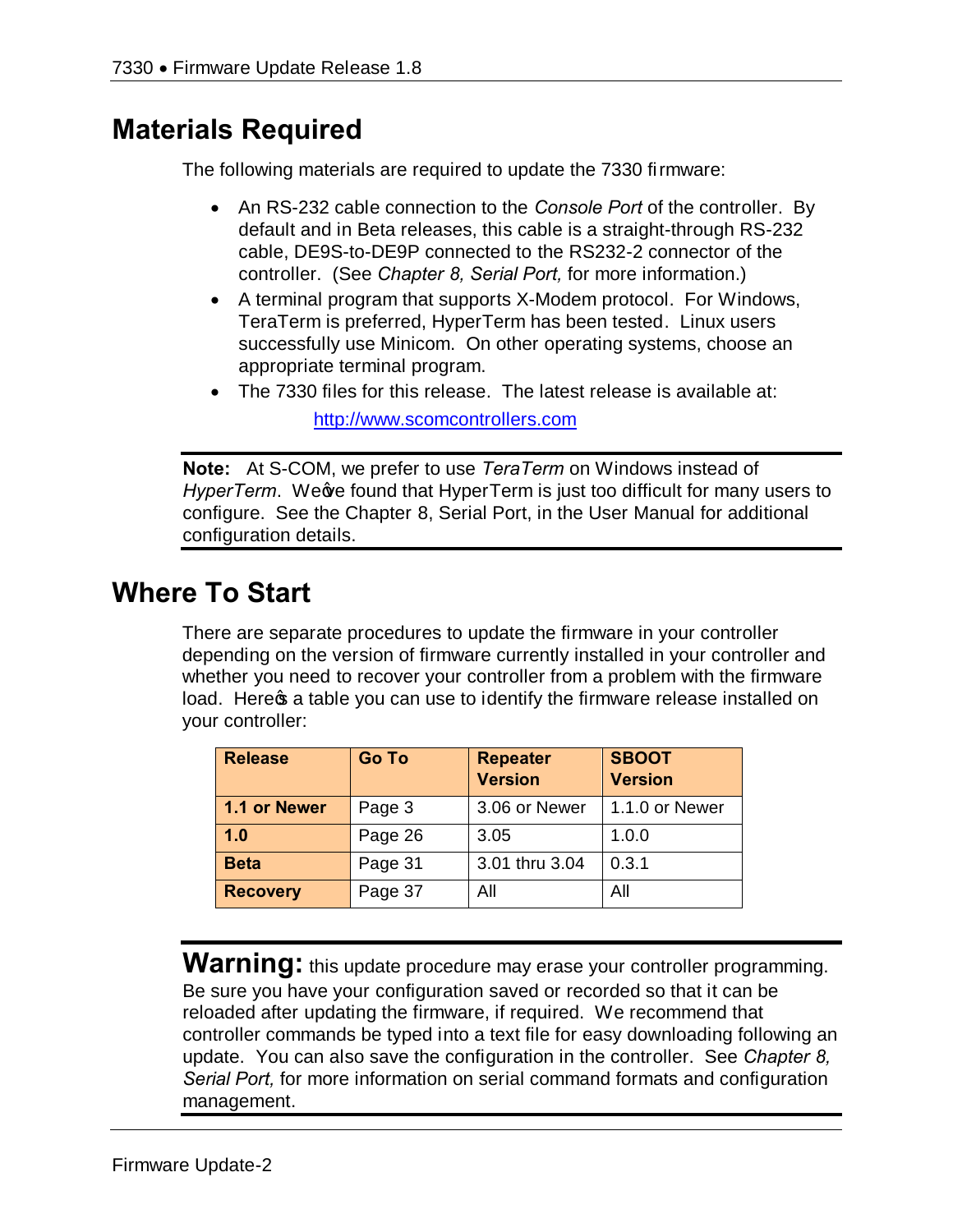## **Updating From Release 1.1 and newer**

To update the firmware or speech libraries of your controller, you will use the commands of the built-in SBOOT utility. This utility has commands to display the current versions, erase file locations, upload and download files, set the time and other functions. You can view information about using the SBOOT commands in the User Manual starting on page 8-16.

To update one or more files in your controller from Release 1.1 or newer, perform the following steps.

**Note:** As of Release 1.0, you no longer have to remove the cover of the *7330 Controller* to install a jumper to perform a firmware update. Instead, you will enter a console command to the controller to stop the repeater controller program and execute the SBOOT utility.

- 1. Install the RS-232 cable between your computer **s** RS-232 port and the *Console* serial port on the rear panel of the 7330. By default, the *Console Port* is assigned to RS232-2. If you changed the assignment of the *Console Port*, install the cable to RS232-1.
- 2. Run the terminal program. (Note: Examples will use TeraTerm.)
- 3. At the 7330 controller serial port prompt, type sboot<enter>. The LEDs on the front panel of your controller will scan left-to-right as an indication that your repeater is off-the-air. The flashing LEDs also indicate that SBOOT is running properly. Your screen will show the following display:

SCOM 7330 SBOOT V1.4.0 7330 Controller Storage Management T - Show Time Tmmddyyhhmmssw - Set Time (w=0=Sunday) S - Save Repeater Configuration R - Restore Repeater Configuration E - Erase Files L - Load File from a PC to Flash U - Upload File from Flash to a PC D - Flash Directory P - Set Baudrate of Console Port N - Set Baudrate of Auxiliary Port W - Set Console Port Number B - Boot from Flash X - Reboot SBOOT from Flash H - Help Time: 091708-091211-3 Battery OK. SBOOT>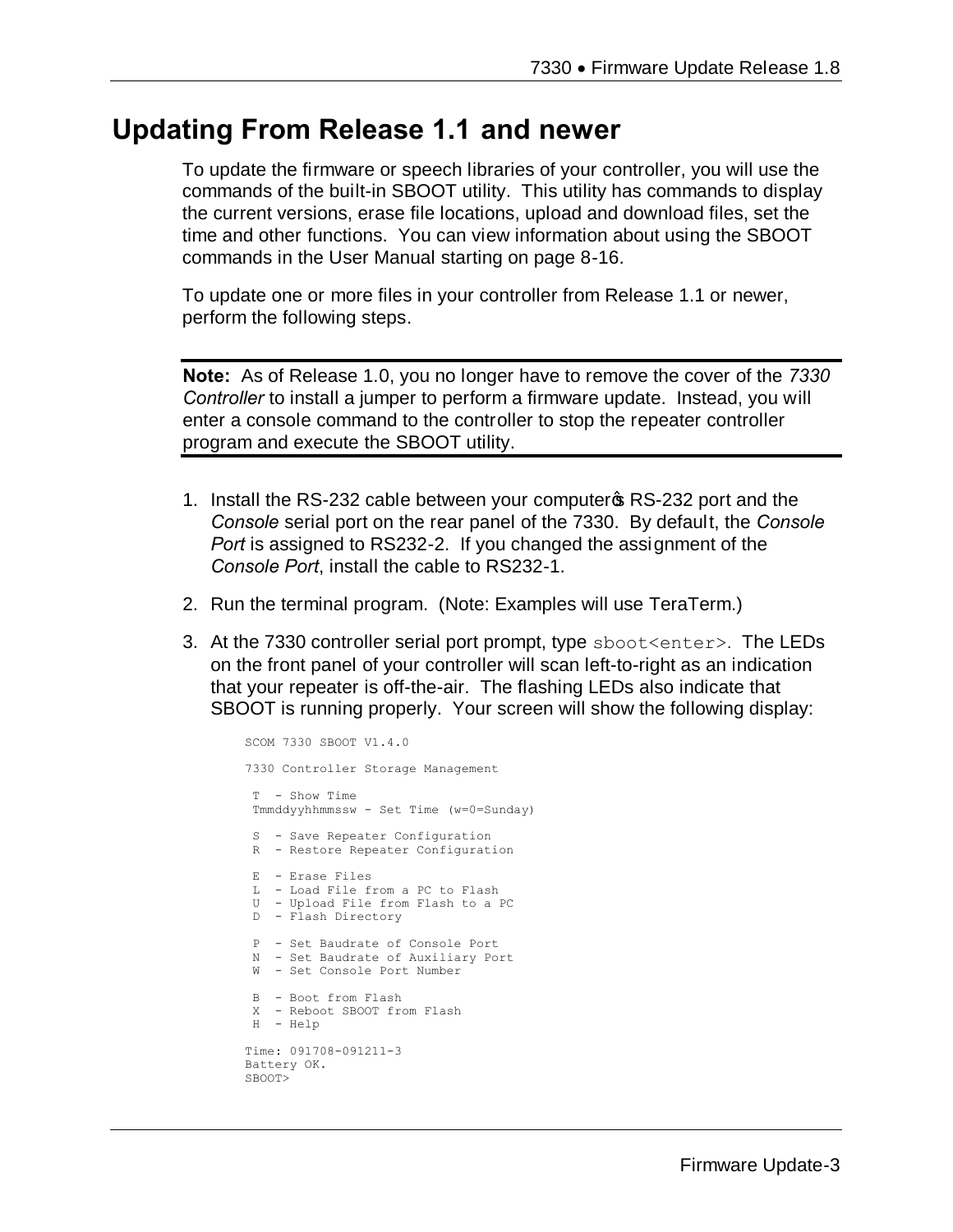**Note**: The following commands are available in SBOOT version 1.1.0 and newer:

- $\bullet$  H<enter>. enter at any time to display the help menu.
- · T<enter> display the current time in the controller.
- Tmmddyyhhmmssw<enter>. set the time in the controller.
- D<enter> -- display a list of the files and their versions currently stored in the controller.
- · E<enter> -- erase a file. A submenu is presented.
- L<enter> -- Load a file from your computer to the controller using X-Modem-CRC. A submenu is presented.
- S<enter> -- Save Repeater Configuration. A submenu is presented.
- · R<enter> -- Restore Repeater Configuration. A submenu is presented.
- Some options on the menu may not be supported in your version.

#### **Set the Time**

4. Verify the Time as shown. The format of the time display is :

mmddyy-hhmmss-w

is the 2-digit month (01-12), 2-digit day-of-month (01-31), 2-digit year (00-99), 2-digit hour (00-23, 24 hour format), 2-digit minute (00-59), 2 digit second (00-59), and the 1-digit day-of-week (0-6, Sunday is 0, Monday is 1, Tuesday is 2, etc.)

5. If required, enter a new time with the following command:

tmmddyyhhmmssw<enter>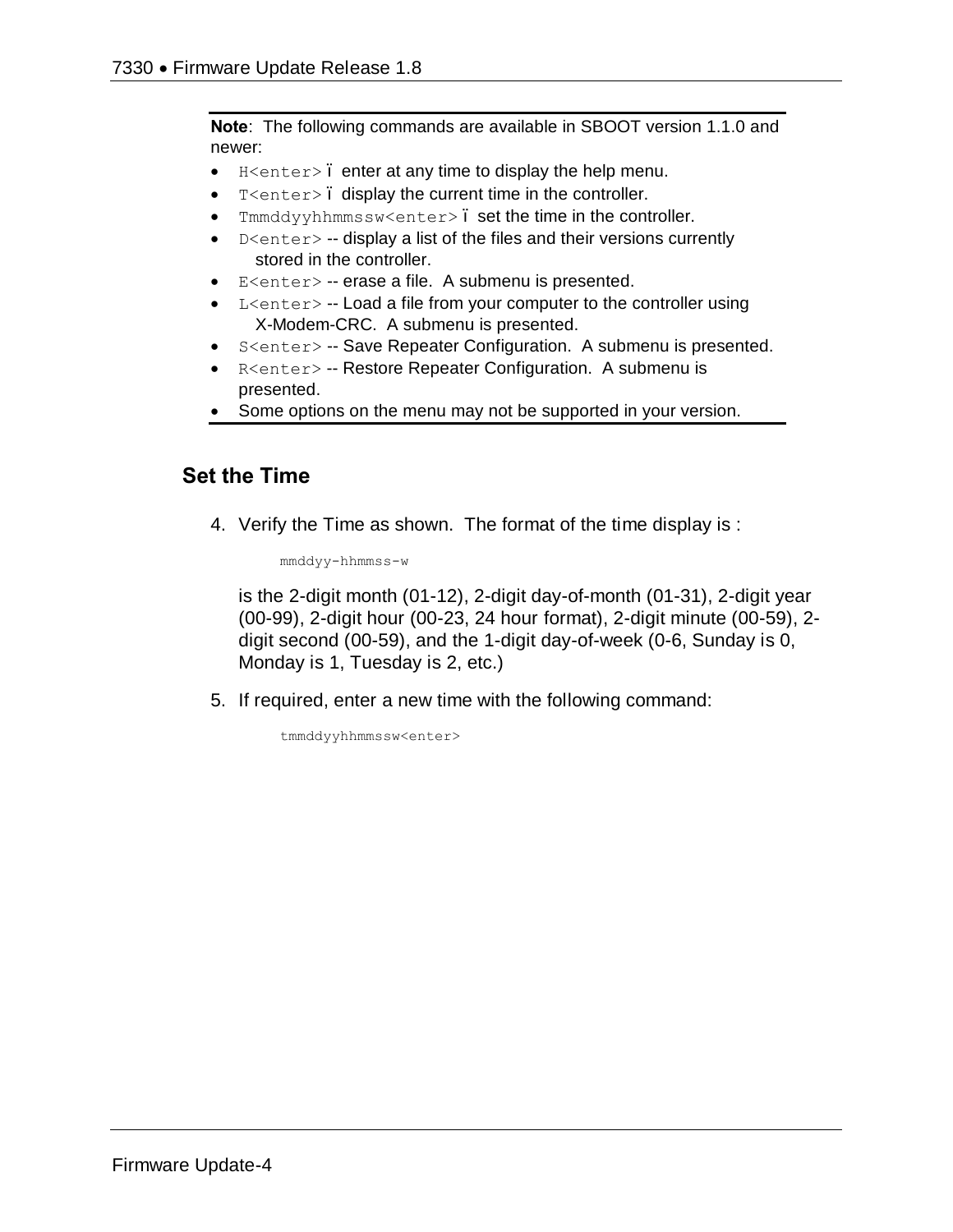### **Display the Directory of Files**

6. Enter D<enter>. The following list of files will be shown:

| Controller Information<br>Model Number : 7330<br>Serial Number : Proto2 | Manufactured DT: 091709-065554-4<br>Formatted DT : 091709-065458-4<br>Customer Name : Dave's Beta                                                                                                                                                                                                                                                                                                                                                                                        |  |                                                                 |
|-------------------------------------------------------------------------|------------------------------------------------------------------------------------------------------------------------------------------------------------------------------------------------------------------------------------------------------------------------------------------------------------------------------------------------------------------------------------------------------------------------------------------------------------------------------------------|--|-----------------------------------------------------------------|
| Firmware Files                                                          |                                                                                                                                                                                                                                                                                                                                                                                                                                                                                          |  |                                                                 |
|                                                                         | Location Name Version Date Type                                                                                                                                                                                                                                                                                                                                                                                                                                                          |  |                                                                 |
|                                                                         | SYSTEM BootROM 1.2.0<br>${\tt SBOOT} \begin{tabular}{lcccc} \multicolumn{2}{c}{\textbf{SBOOT}} & \multicolumn{2}{c}{\textbf{7330\_SBook}} & \multicolumn{2}{c}{\textbf{1.2.1}} & \multicolumn{2}{c}{\textbf{12/22/2009}} & \multicolumn{2}{c}{\textbf{Program}} \\ \multicolumn{2}{c}{\textbf{MFG}} & \multicolumn{2}{c}{\textbf{No File}} & \multicolumn{2}{c}{\textbf{1.2.1}} & \multicolumn{2}{c}{\textbf{12/22/2009}} & \multicolumn{2}{c}{\textbf{Program}} \\ \multicolumn{2}{c}{$ |  |                                                                 |
| SCOM B No File                                                          | DIAG 7330_Diag 1.2.0 9/4/2009<br>SCOM A $7330$ $3.2.2$ $11/7/2010$ Program                                                                                                                                                                                                                                                                                                                                                                                                               |  | Program                                                         |
| Configuration Files                                                     |                                                                                                                                                                                                                                                                                                                                                                                                                                                                                          |  |                                                                 |
|                                                                         | Location Mame Version Date Type                                                                                                                                                                                                                                                                                                                                                                                                                                                          |  |                                                                 |
| CONFIG D No File                                                        | CONFIG A Active140611 6/11/14 09:27 Configuration<br>$CONFIG\overline{B}$ ColdReset140328 3/28/14 15:11 Configuration CONFIG_C No File                                                                                                                                                                                                                                                                                                                                                   |  |                                                                 |
| Speech Files                                                            | Location Name Version Date                                                                                                                                                                                                                                                                                                                                                                                                                                                               |  | Type                                                            |
|                                                                         | LIB SCOM Sp Lib Eng 1.2.0 5/8/2011 Speech Library                                                                                                                                                                                                                                                                                                                                                                                                                                        |  | CUSTOM SCOM Cust ALib 1.0.0 09/09/09 12:00 Custom Audio Library |

The first section of the display, %Controller Information+, shows information about your specific controller: the Model Number, Serial Number, etc.

The balance of the display shows the Location, Name, Version, Date, and Type of file currently stored in each storage location in your controller. We will be checking these versions to determine which files need to be updated.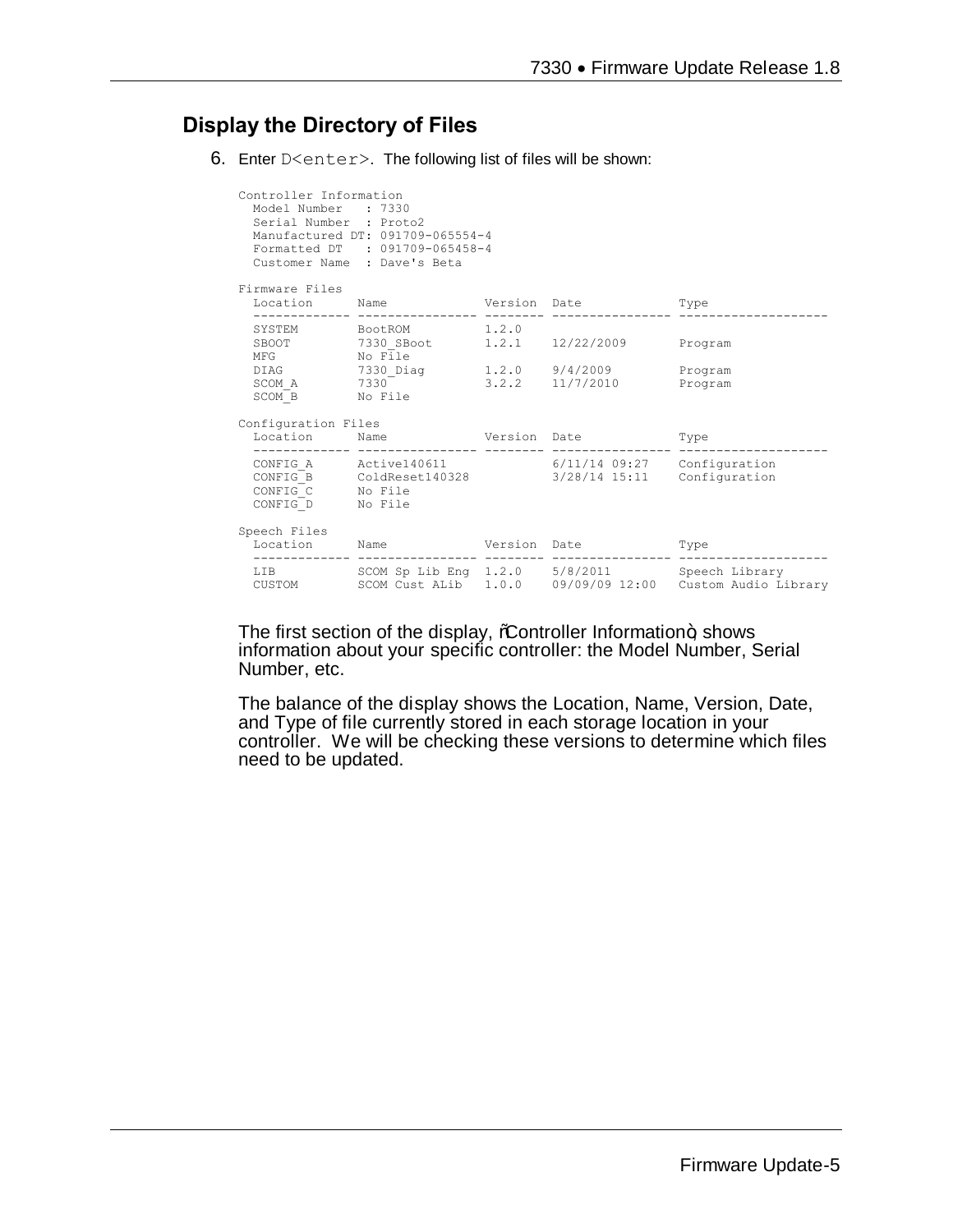### **Save Your Active Configuration**

SBOOT version 1.4 and newer versions enable the *Save Repeater Configuration* menu option. This command lets you save your Active Configuration (the configuration of your repeater) to an empty CONFIG file location. Once stored, you can easily restore your repeater configuration as your Active Configuration after your firmware update.

**Note:** In earlier versions of SBOOT, Save and Restore Configuration is not available for storing your Active Configuration with the flash memory of your controller. You will need to reload your programming by sending your original programming text file from your PC after the firmware update.

1. Type S<enter>. The following menu is shown:

Save the Controller Configuration to a Flash File: Location Description 5 - CONFIG\_A -- Configuration A 6 - CONFIG\_B -- Configuration B 7 - CONFIG\_C -- Configuration C 8 - CONFIG D -- Configuration D

Choose an empty CONFIG location from the directory displayed above, then select that menu option to save your active configuration into that empty CONFIG location:

5<enter>

If there isng an empty CONFIG location, you will need to erase one. You can transfer the contents of a CONFIG location to your PC for storage before erasing it.

Once saved, you can restore your Active Configuration from this CONFIG location after you complete the firmware update.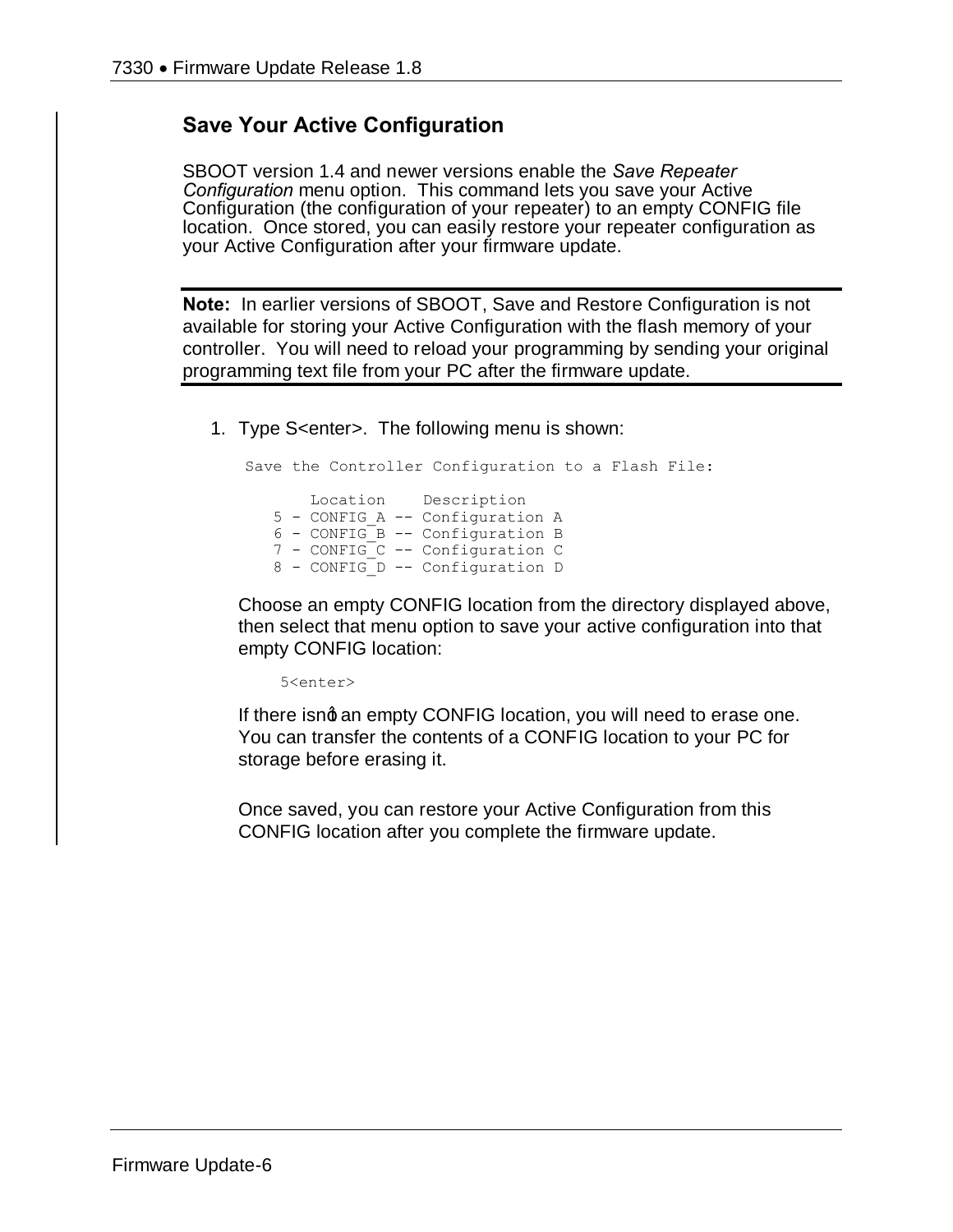# **Updating SBOOT**

Check the version of SBOOT on the Directory/File Status display. If the version shown on the display is older than the new version shipped to you in the update, perform the following steps. Otherwise, skip forward to update other files beginning on page 11, *Updating DIAG (Diagnostics)*.

**Caution:** do not remove power from the controller during the following steps! Doing so will make your controller inoperative and require a hands-on recovery procedure. If power does go out, follow the steps starting on page 37 to recover your controller,.

1. Erase the existing SBOOT program by entering the following command:

e<enter>

You will see the following submenu:

| Erase a File from Flash:               |
|----------------------------------------|
| 0 - SBOOT -- File Management Utility   |
| 1 - DIAG -- Diagnostics                |
| 2 - SCOM A -- 7330 Repeater Controller |
| 3 - LIB -- Speech Library              |
| 4 - CUSTOM -- Custom Audio Library     |
| 5 - CONFIG A -- Configuration A        |
| 6 - CONFIG B -- Configuration B        |
| 7 - CONFIG C -- Configuration C        |
| 8 - CONFIG D -- Configuration D        |
| 9 - Active Configuration               |
| Q - Return to Main Menu                |
| H - Redisplay these options            |
|                                        |

Enter File Erase Option>

Select the option to erase SBOOT (*Tip:* use zero):

0<enter>

You will be asked to confirm the erase:

Enter Y to erase the file, N to cancel>y

You will see the following message displayed:

Erasing...Done.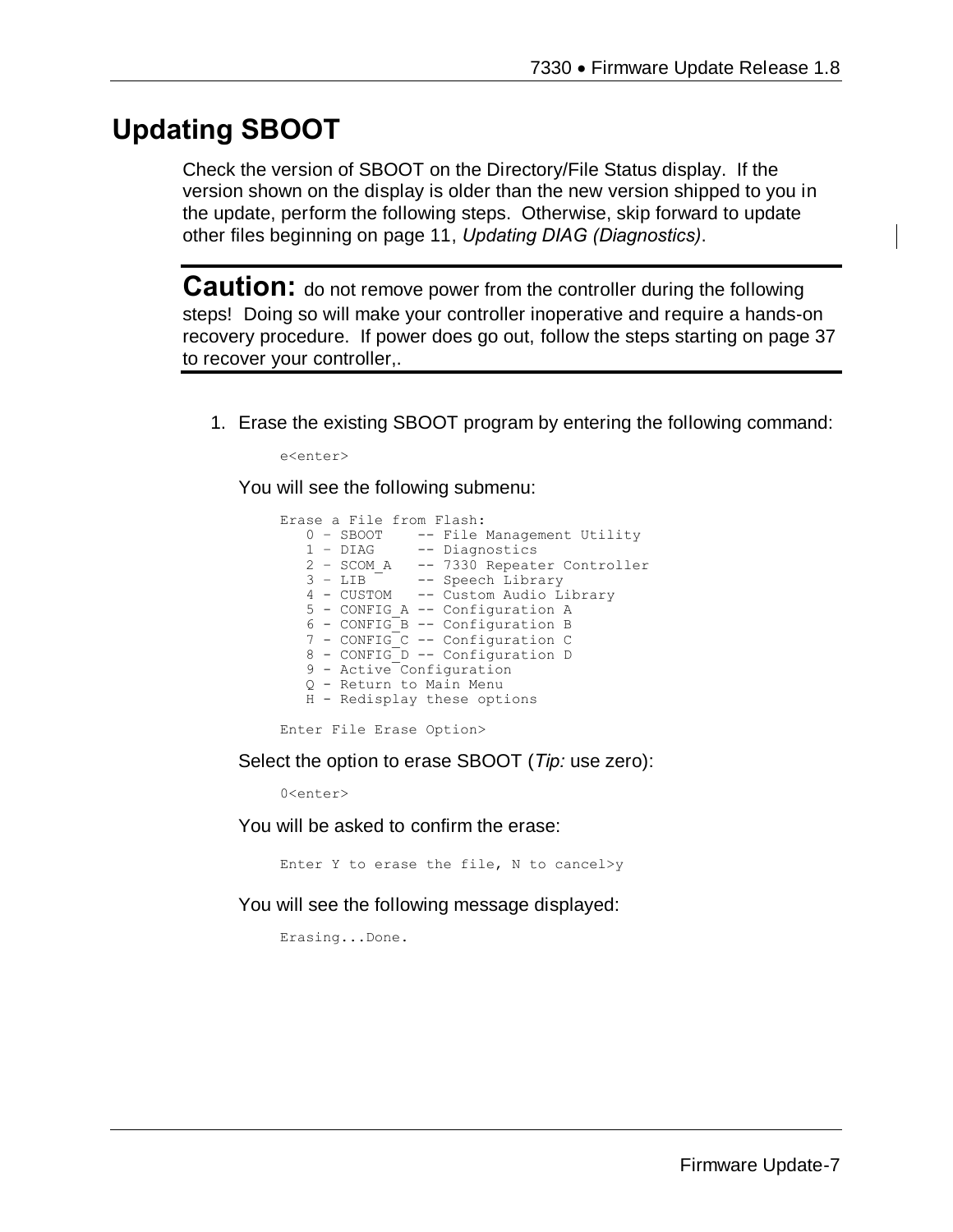2. Load the new version of SBOOT by entering the following command:

L<enter>

You will see the following submenu:

|  | Load a File to Flash from a PC:        |
|--|----------------------------------------|
|  | 0 - SBOOT -- File Management Utility   |
|  | 1 - DIAG -- Diagnostics                |
|  | 2 - SCOM A -- 7330 Repeater Controller |
|  | 3 - LIB -- Speech Library              |
|  | 4 - CUSTOM -- Custom Audio Library     |
|  | 5 - CONFIG A -- Configuration A        |
|  | 6 - CONFIG B -- Configuration B        |
|  | 7 - CONFIG C -- Configuration C        |
|  | 8 - CONFIG D -- Configuration D        |
|  | 0 - Return to Main Menu                |
|  | H - Redisplay these options            |
|  |                                        |
|  |                                        |

Enter File Load Option>

Select the option to load SBOOT (*Tip:* use zero):

0<enter>

You will be asked to confirm the load:

Enter Y to load the file, N to cancel>y

You will be asked to confirm the erase of the selected location. (This command was added in SBOOT Version 1.4.1. You do not need to do this again if you erased this location previously. )

Erase this location before the load? Enter Y to Erase, N to Continue>y

You will now see one or more %-characters displayed. These are being sent by the controller to tell your terminal emulator that it is ready to receive the file using *XModem-CRC*.

Transfer the file to flash using XModem. Start XModem Send-CRC... **CCCCC** 

The controller will wait 60 seconds for you to select a file and begin the transfer. At the end of 60 seconds, the controller will display Load Cancelled and the prompt. You can then begin another transfer.

3. In TeraTerm, send the new SBOOT  $x.y.z.bin$  file using the X-Modem protocol. Click *File,Transfer*, *X-Modem*, then *Send...* The *TeraTerm: XMODEM Send* dialog is displayed. Select the new SBOOT  $x.y.z.bin$  file from the list of displayed files. Select the CRC transfer option if one is available. Click on the *Open* button to send the file. A dialog is displayed showing the transfer status. When TeraTerm is done sending the file, the dialog disappears.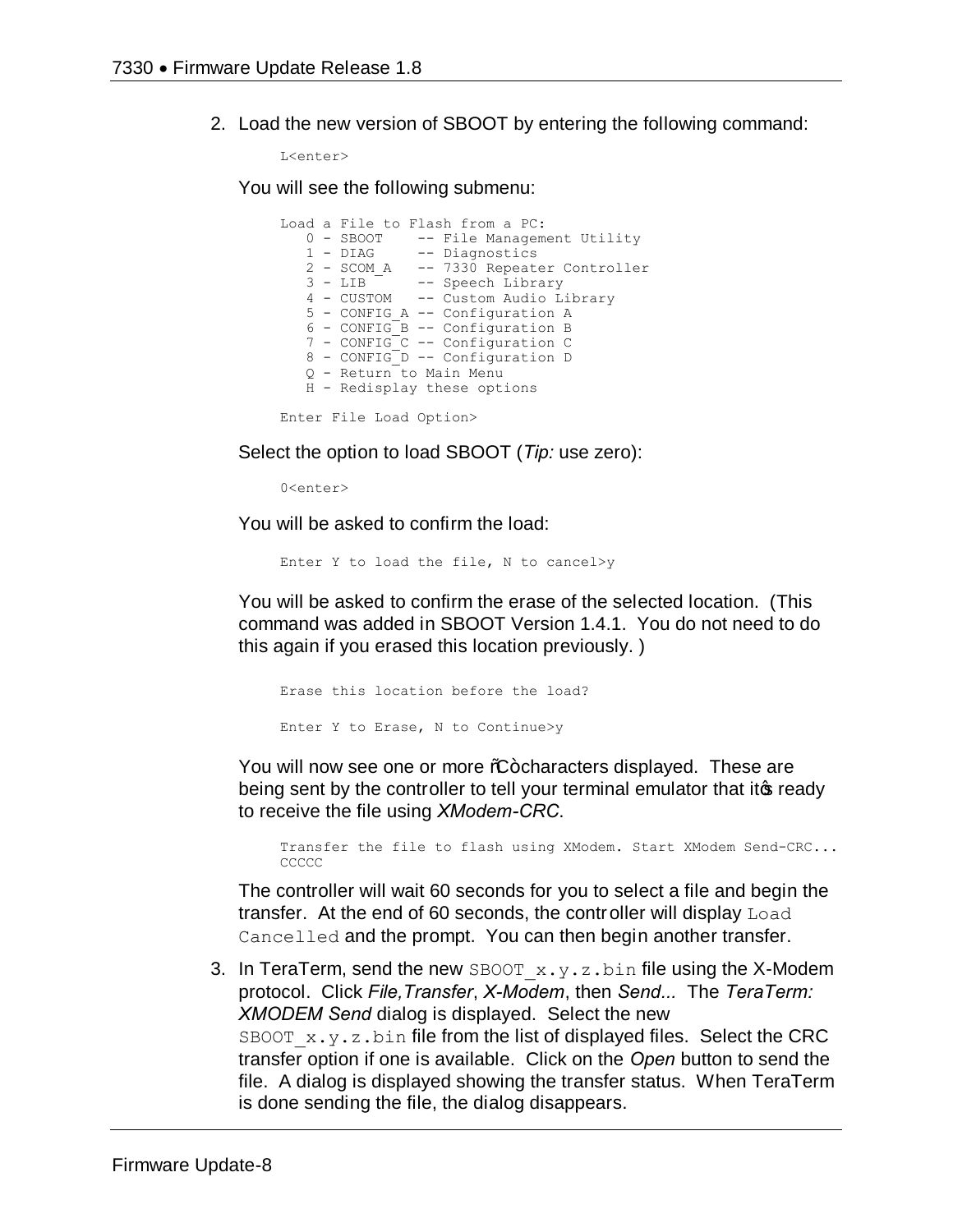4. On the display, the following message is displayed:

```
Transfer the file to flash using XModem. Start XModem Send-CRC...
CCCCC
Done.
```
It is ok if a different number of  $%F$  -characters are shown.

**If you see Done**, the new file has been successfully loaded into the flash. Go to step 5, below.

#### **If the** *Tera Term: Send File* **dialog closes and you still see just**:

```
Transfer the file to flash using XModem. Start XModem Send-CRC...
CCCCC
```
wait for the controller<sub>s</sub> transfer timer to expire. (*Tip:* dong be impatient and press reset. If you do, you will need to perform the Controller Recovery steps starting on page 37.) You will then see:

```
Transfer the file to flash using XModem. Start XModem Send-CRC...
CCCCC
Load Cancelled.
```
Go back to step 2 and start the transfer again. It is not necessary to erase the file again if the load does not complete. Just start the transfer again. Be sure that youge clicking *File, Transfer, X-Modem, Send* to send the file and selecting CRC. You must **not** be using the *File, Send File…* command; this command will not work as it does not use the X-Modem-CRC protocol for the transfer.

**Note:** Once the new version of SBOOT x.y.z.bin is successfully loaded into the flash, it is safe once again to remove the power from the controller, though not necessary at this time.

5. Display the directory and verify the version of the new file:

D<enter>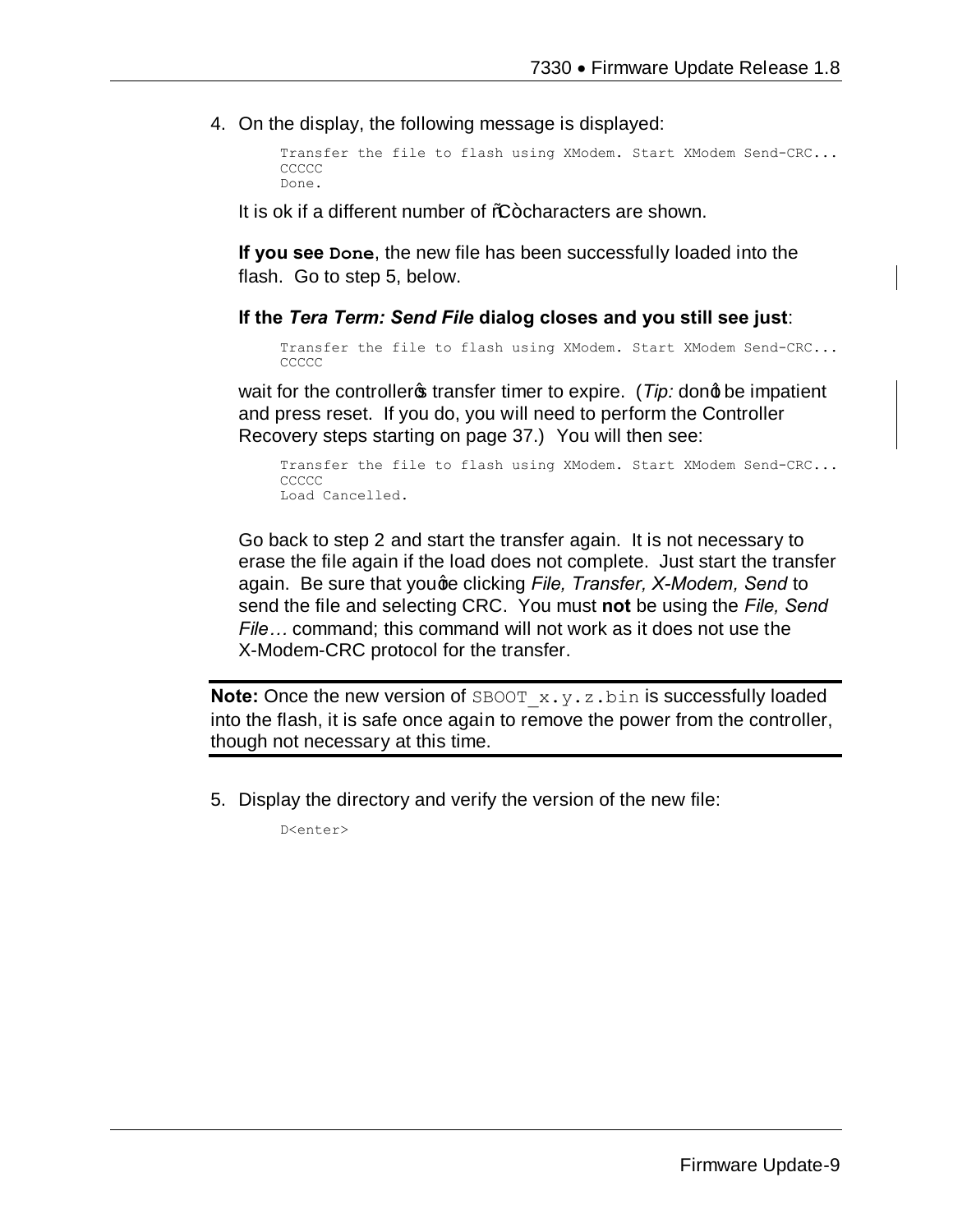6. Load and execute the new version of SBOOT from the flash by entering the following command:

B<enter>

You will see the following submenu:

|  | Load and Execute a Program from Flash:                            |
|--|-------------------------------------------------------------------|
|  | $0 -$ SBOOT                                                       |
|  | 1 - Diagnostics                                                   |
|  | 2 - 7330 Repeater Controller                                      |
|  | 3 - 7330 Repeater Controller - Cold Start, Erase Your Programming |
|  | 0 - Return to Main Menu                                           |
|  | H - Redisplay these options                                       |
|  |                                                                   |

Enter Load and Execute Option>

Select the option to load and execute SBOOT (*Tip:* use zero):

0<enter>

If you ge updating from SBOOT version 1.1.0, the new version of SBOOT automatically prepares the controller for the new Custom Audio Library support. You will see the following message when it starts:

Custom Audio Library upgrade in progress...Done.

If youge updating a newer version, you will not see this message. Youge controller already supports the Custom Audio Library.

If youge updating from SBOOT version 1.1.0, the new version of SBOOT automatically prepares the controller for the new Configuration File Management support. You will see the following message when it starts:

Configuration Upgrade in Progress...Done.

If youge updating a newer version, you will not see this message. Youge controller already supports Configuration File Management.

7. Continue updates of your controller on the next page.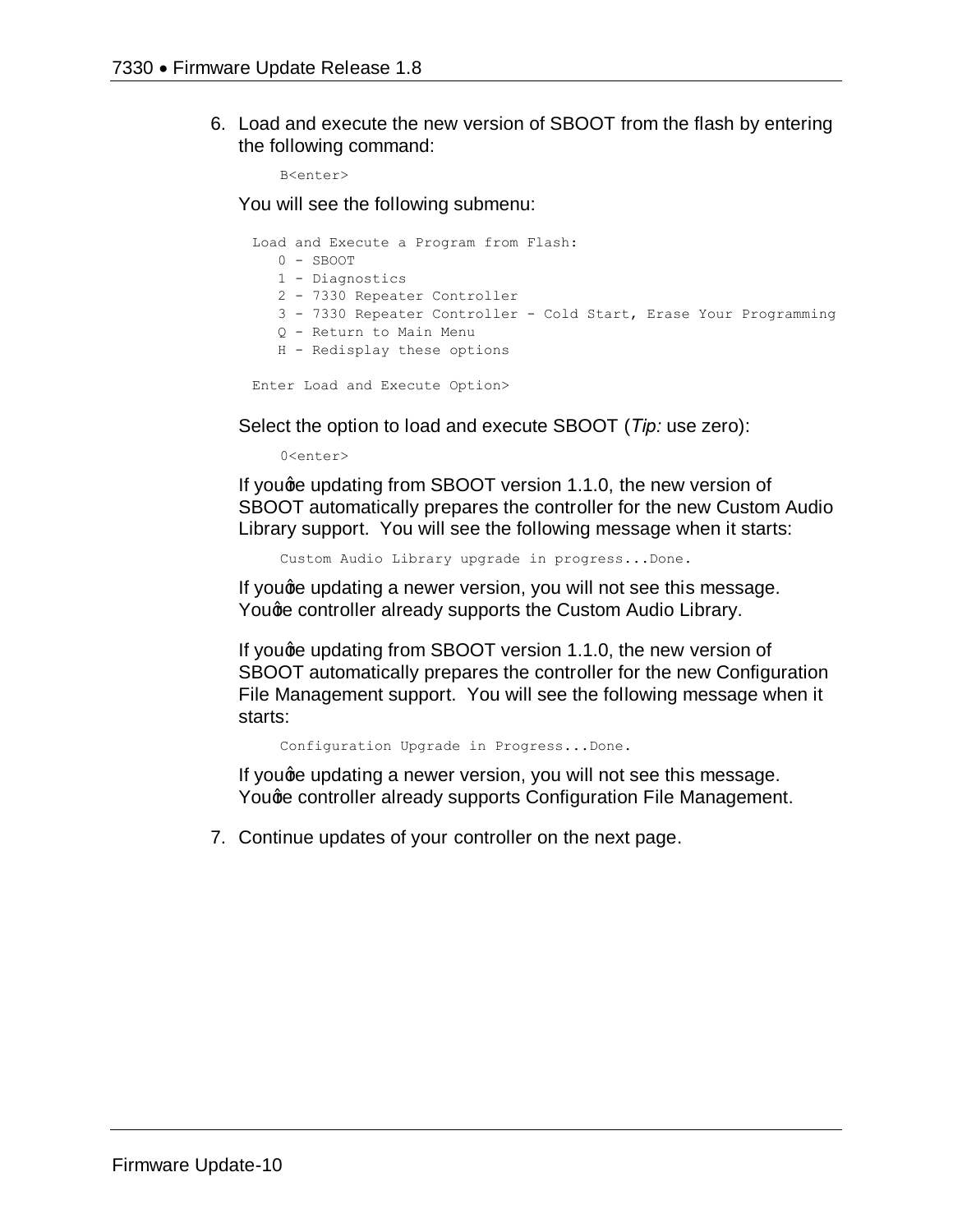# **Updating DIAG (Diagnostics)**

Check the version of DIAG on the Directory/File Status display as shown on page 5 by typing  $d \leq n \leq r$ . If the version shown on the display is older than the new version shipped to you in the update, perform the following steps. Otherwise, skip to *Updating 7330 Repeater Controller Program* on page 14.

**Note:** The restriction on power cycling of the controller does not apply to DIAG. If you turn off the power during a DIAG update, you should start over at step 1 on this page.

1. Erase the existing DIAG program by entering the following command:

E<enter>

You will see the following submenu:

```
Erase a File from Flash:
   0 - SBOOT -- File Management Utility<br>1 - DIAG -- Diagnostics
                  -- Diagnostics
   2 - \text{SCOM A} -- 7330 Repeater Controller<br>3 - LIB -- Speech Library
                -- Speech Library
    4 - CUSTOM -- Custom Audio Library
 5 - CONFIG_A -- Configuration A
 6 - CONFIG_B -- Configuration B
    7 - CONFIG_C -- Configuration C
    8 - CONFIG_D -- Configuration D
    9 - Active Configuration
    Q - Return to Main Menu
    H - Redisplay these options
```
Enter File Erase Option>

Select the option to erase Diagnostics

1<enter>

You will be asked to confirm the erase:

Enter Y to erase the file, N to cancel>y

You will see the following message displayed:

Erasing...Done.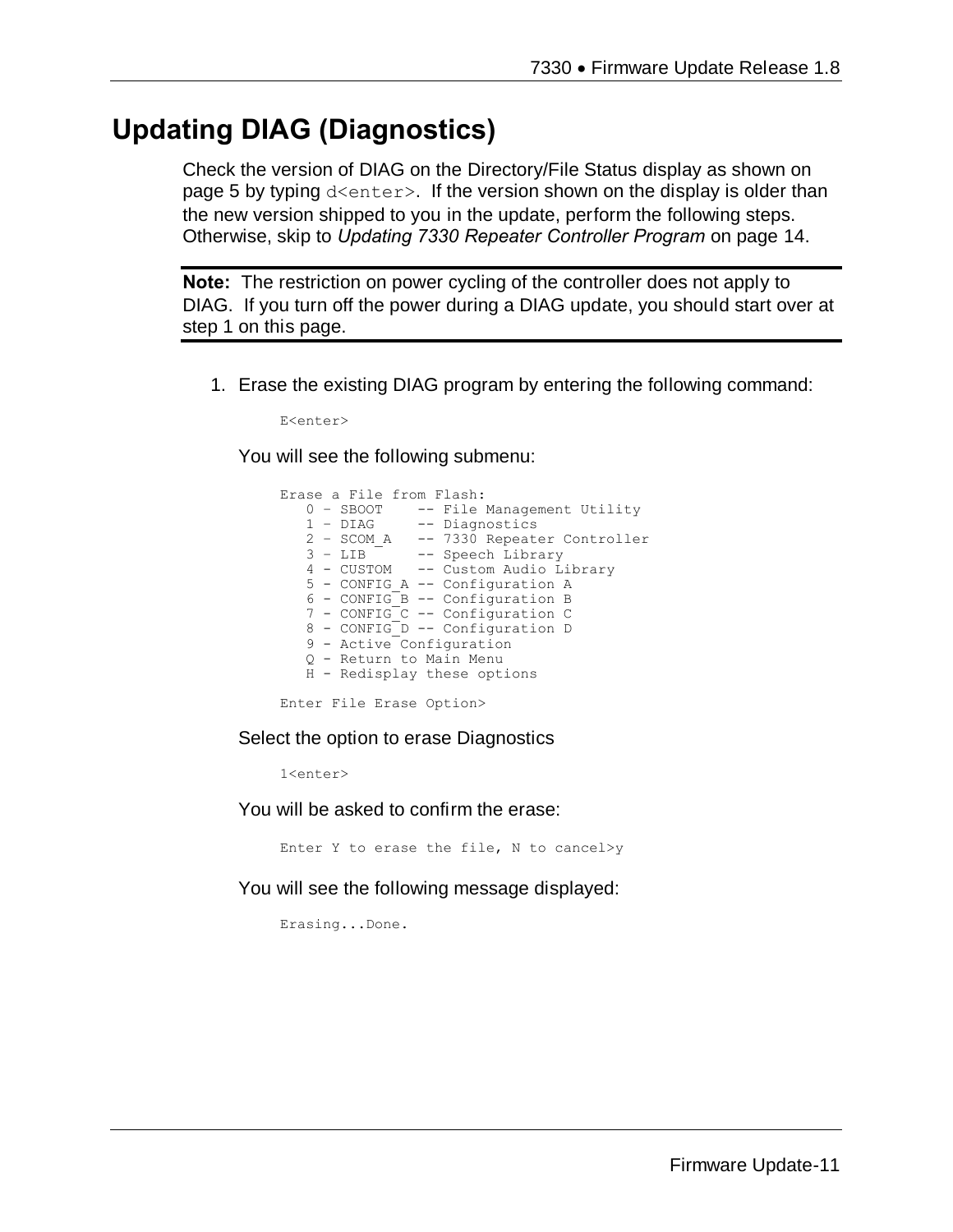2. Load the new version of DIAG by entering the following command:

L<enter>

You will see the following submenu:

```
Load a File to Flash from a PC:
0 - SBOOT -- File Management Utility
 1 - DIAG -- Diagnostics
 2 - SCOM_A -- 7330 Repeater Controller
 3 - LIB -- Speech Library
   4 - CUSTOM -- Custom Audio Library
   5 - CONFIG_A -- Configuration A
 6 - CONFIG_B -- Configuration B
 7 - CONFIG_C -- Configuration C
 8 - CONFIG_D -- Configuration D
   Q - Return to Main Menu
   H - Redisplay these options
Enter File Load Option>
```
Select the option to load Diagnostics

1<enter>

You will be asked to confirm the load:

Enter Y to load the file, N to cancel>y

You will be asked to confirm the erase of the selected location. (This command was added in SBOOT Version 1.4.1. You do not need to do this again if you erased this location previously. )

Erase this location before the load? Enter Y to Erase, N to Continue>y

You will now see one or more %-characters displayed. These are being sent by the controller to tell your terminal emulator that its ready to receive the file using *XModem-CRC*.

Transfer the file to flash using XModem. Start XModem Send-CRC... **CCCCC** 

The controller will wait 60 seconds for you to select a file and begin the transfer. At the end of 60 seconds, the controller will display Load Cancelled and the prompt. You can then begin another transfer.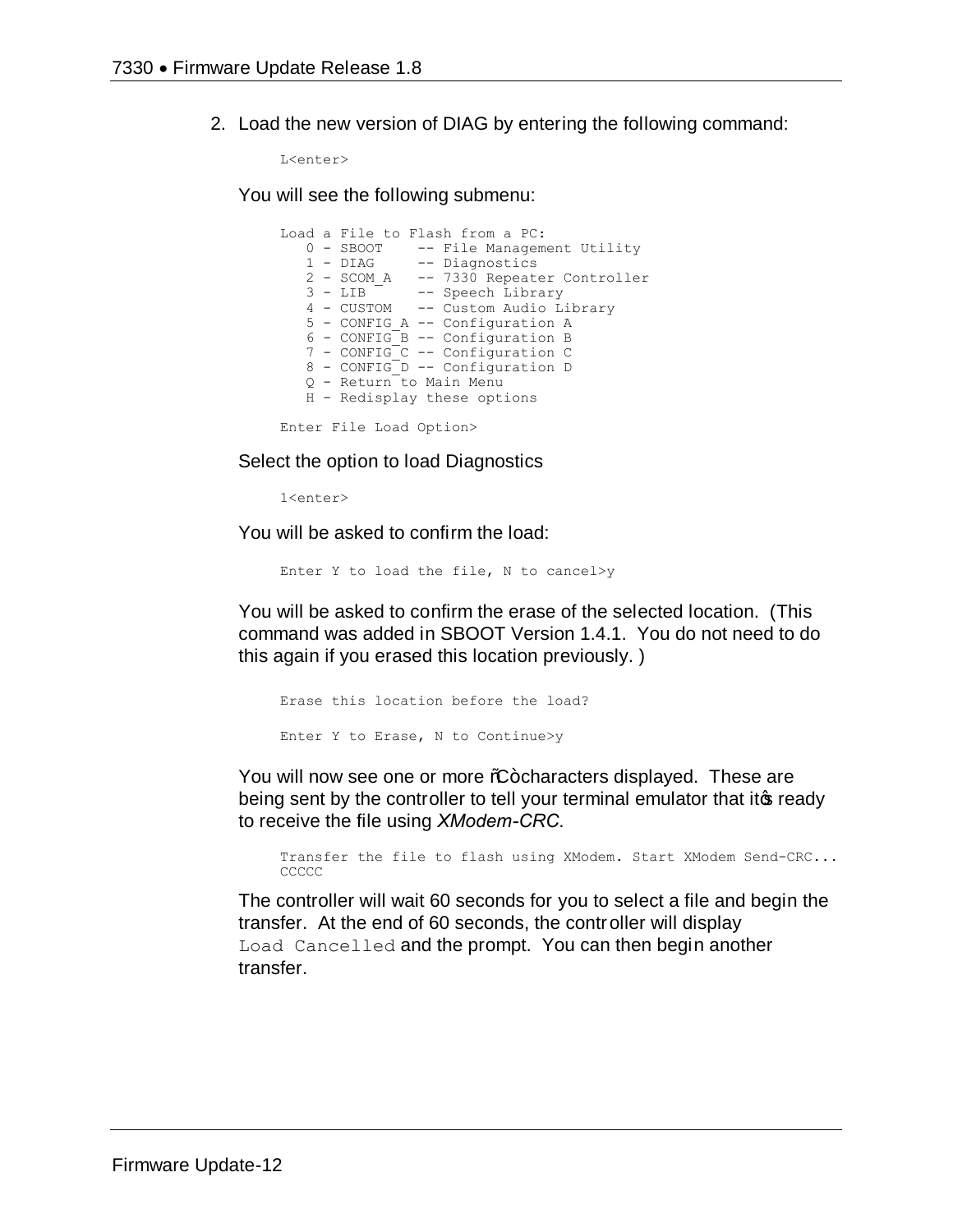- 3. In TeraTerm, send the new DIAG  $x,y,z,b$ in file using the X-Modem protocol. Click *File, Transfer*, *X-Modem*, then *Send...* The *TeraTerm: XMODEM Send* dialog is displayed. Select the new DIAG\_x.y.z.bin file from the list of displayed files. Select the CRC transfer option if available. Click on the *Open* button to send the file. A dialog is displayed showing the transfer status. When TeraTerm is done sending the file, the dialog disappears.
- 4. On the display, the following message is displayed:

```
Transfer the file to flash using XModem. Start XModem Send-CRC...
CCCCC
Done.
```
It is ok if a different number of  $C$ -characters are shown.

**If you see Done**, the new file has been successfully loaded into the flash. Go to step 5.

#### **If the** *Tera Term: Send File* **dialog closes and you still see just**:

Transfer the file to flash using XModem. Start XModem Send-CRC... **CCCCC** 

wait for the controller<sub>s</sub> transfer timer to expire. (*Tip:* dong be impatient and press reset. If you do, you will need to perform the Controller Recovery steps starting on page 37.) You will then see:

Transfer the file to flash using XModem. Start XModem Send-CRC... CCCCC Load Cancelled.

Go back to step 2 and start the transfer again. It is not necessary to erase the file again if the load does not complete. Just start the transfer again. Be sure that youge clicking *File, Transfer, X-Modem, Send* to send the file. You must **not** be using the *File, Send File…* command; this one will not work.

**Note:** A normal upload usually takes less than 30 seconds. If SBOOT recognizes a file compatibility issue, it could take up to 2 minutes for the transfer to be canceled.

5. Display the directory and verify the version is of the new file:

D<enter>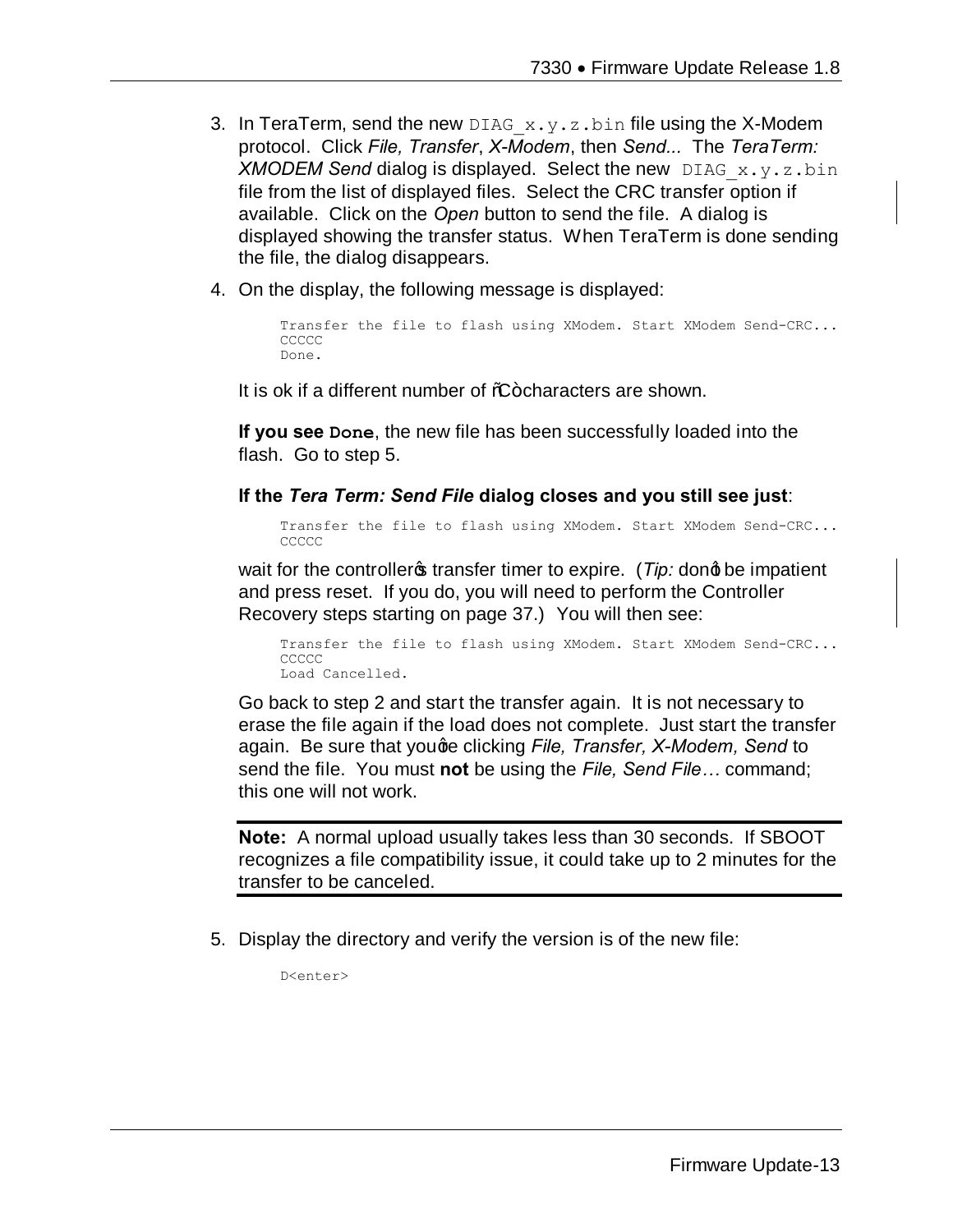# **Updating 7330 Repeater Controller Program (SCOM\_A)**

**Note:** The SBOOT Directory display uses the name SCOM A to refer to the storage location for the 7330 Repeater Controller program. The update process described below first erases the SCOM\_A location then copies a new version of the 7330 Repeater Controller firmware to the SCOM\_A location.

Check the version of SCOM\_A on the Directory/File Status display. If the version shown on the display is older than the new version shipped to you in the update, perform the following steps. Otherwise, skip to *Updating The Standard Speech Library* on page 18.

**Note:** The restriction on power cycling of the controller does not apply to the 7330 Repeater Controller program.

1. Erase the existing SCOM\_A program by entering the following command:

E<enter>

You will see the following submenu:

```
Erase a File from Flash:
  0 - SBOOT -- File Management Utility
 1 – DIAG -- Diagnostics
 2 – SCOM_A -- 7330 Repeater Controller
 3 – LIB -- Speech Library
   4 - CUSTOM -- Custom Audio Library
   5 - CONFIG_A -- Configuration A
   6 - CONFIG_B -- Configuration B
 7 - CONFIG_C -- Configuration C
 8 - CONFIG_D -- Configuration D
   9 - Active Configuration
   Q - Return to Main Menu
   H - Redisplay these options
Enter File Erase Option>
```
Select the option to erase the 7330 Repeater Controller program:

2<enter>

You will be asked to confirm the erase:

Enter Y to erase the file, N to cancel>y

You will see the following message displayed:

Erasing...Done.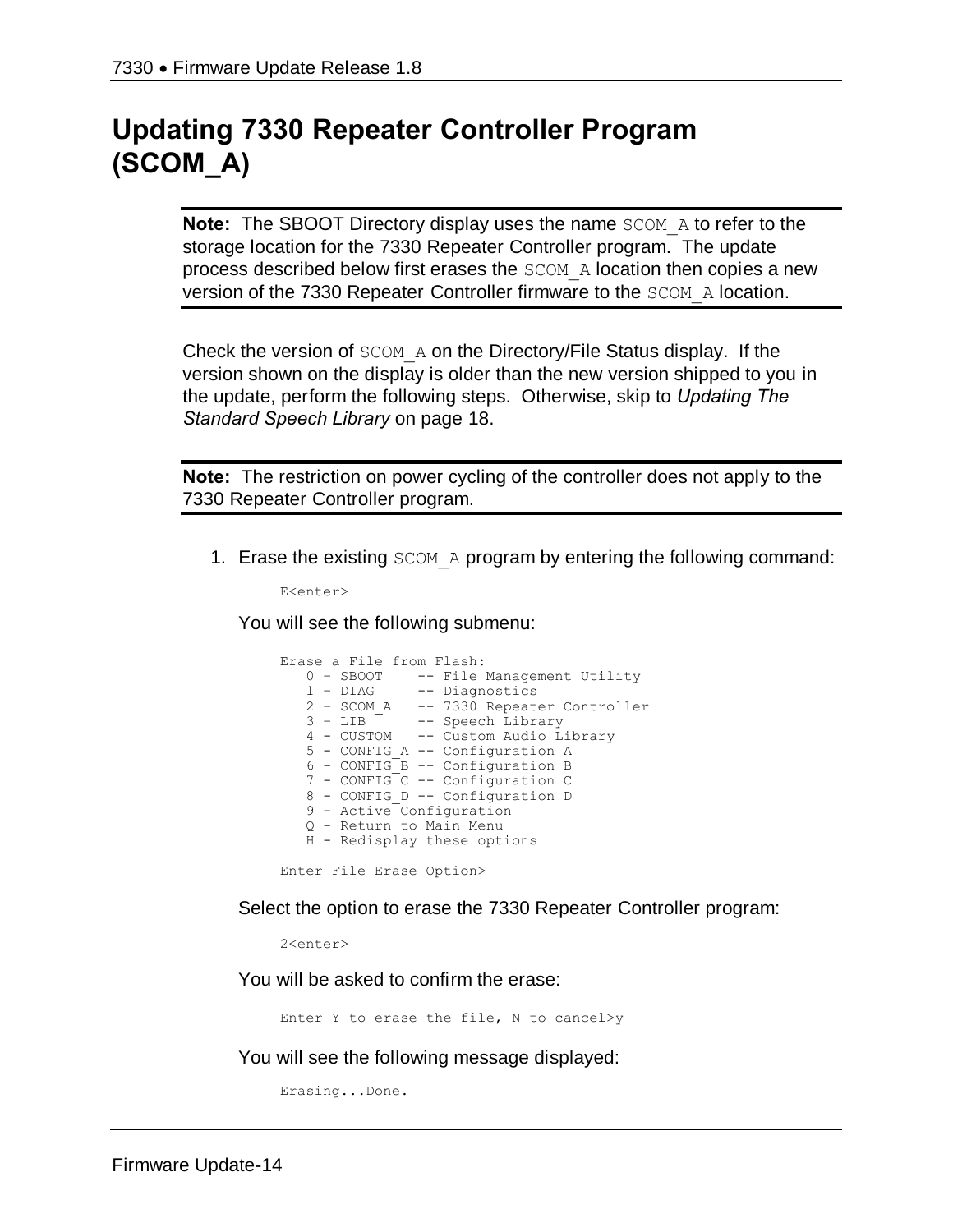2. Load the new version of SCOM A by entering the following command:

```
L<enter>
```
You will see the following submenu:

```
Load a File to Flash from a PC:
0 - SBOOT -- File Management Utility
 1 - DIAG -- Diagnostics
 2 - SCOM_A -- 7330 Repeater Controller
 3 - LIB -- Speech Library
   4 - CUSTOM -- Custom Audio Library
   5 - CONFIG_A -- Configuration A
 6 - CONFIG_B -- Configuration B
 7 - CONFIG_C -- Configuration C
 8 - CONFIG_D -- Configuration D
   Q - Return to Main Menu
   H - Redisplay these options
```
Enter File Load Option>

Select the option to load the 7330 Repeater Controller program:

2<enter>

You will be asked to confirm the load:

Enter Y to load the file, N to cancel>y

You will be asked to confirm the erase of the selected location. (This command was added in SBOOT Version 1.4.1. You do not need to do this again if you erased this location previously. )

```
Erase this location before the load?
Enter Y to Erase, N to Continue>y
```
You will now see will see one or more %+ characters displayed. These are being sent by the controller to tell your terminal emulator that its ready to receive the file using *XModem-CRC*.

Transfer the file to flash using XModem. Start XModem Send-CRC... **CCCCC** 

The controller will wait 60 seconds for you to select a file and begin the transfer. At the end of 60 seconds, the controller will display Load Cancelled and the prompt. You can then begin another transfer.

3. In TeraTerm, send the new  $7330x,y,z,bin$  file using the X-Modem protocol. Click *File, Transfer*, *X-Modem*, then *Send...* The *TeraTerm: XMODEM Send* dialog is displayed. Select the new 7330 x.y.z.bin file from the list of displayed files. Select the CRC transfer option if available. Click on the *Open* button to send the file. A dialog is displayed showing the transfer status. When TeraTerm is done sending the file, the dialog disappears.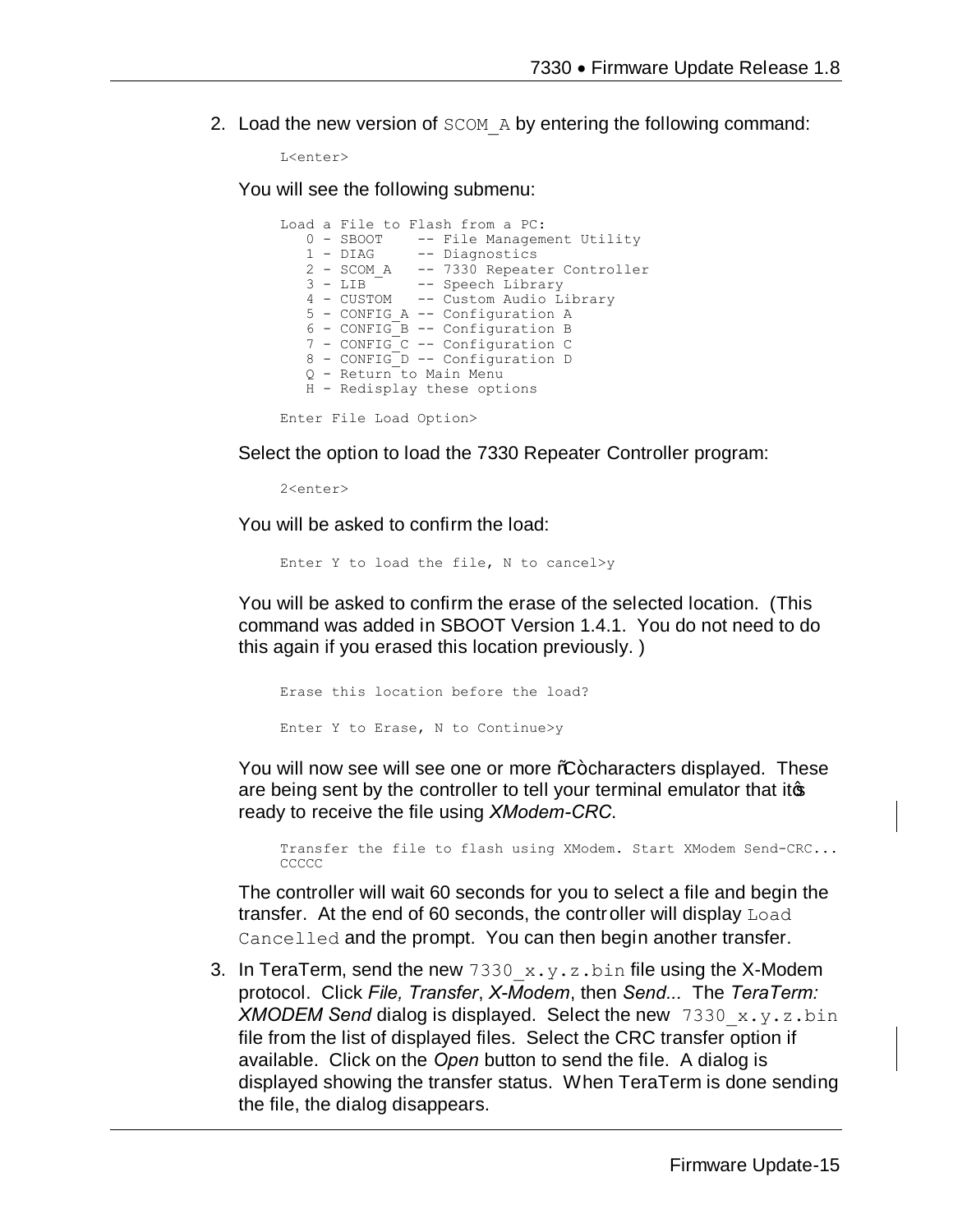4. On the display, the following message is displayed:

```
Transfer the file to flash using XModem. Start XModem Send-CRC...
CCCCC
Done.
```
It is ok if a different number of  $%+$ characters are shown.

**If you see Done**, the new file has been successfully loaded into the flash. Go to step 5.

#### **If the** *Tera Term: Send File* **dialog closes and you still see just**:

```
Transfer the file to flash using XModem. Start XModem Send-CRC...
CCCCC
```
wait for the controller<sub>s</sub> transfer timer to expire. (*Tip:* dong be impatient and press reset. If you do, you will need to perform the Controller Recovery steps starting on page 37.) You will then see:

```
Transfer the file to flash using XModem. Start XModem Send-CRC...
CCCCC
Load Cancelled.
```
Go back to step 2 and start the transfer again. It is not necessary to erase the file again if the load does not complete. Just start the transfer again. Be sure that youge clicking *File, Transfer, X-Modem, Send* to send the file. You must **not** be using the *File, Send File…* command; this one will not work since it does not use the X-Modem protocol.

**Note:** A normal upload usually takes less than 30 seconds. If SBOOT recognizes a file compatibility issue, it could take up to 2 minutes for the transfer to be canceled.

5. Display the directory and verify the version of the new file:

D<enter>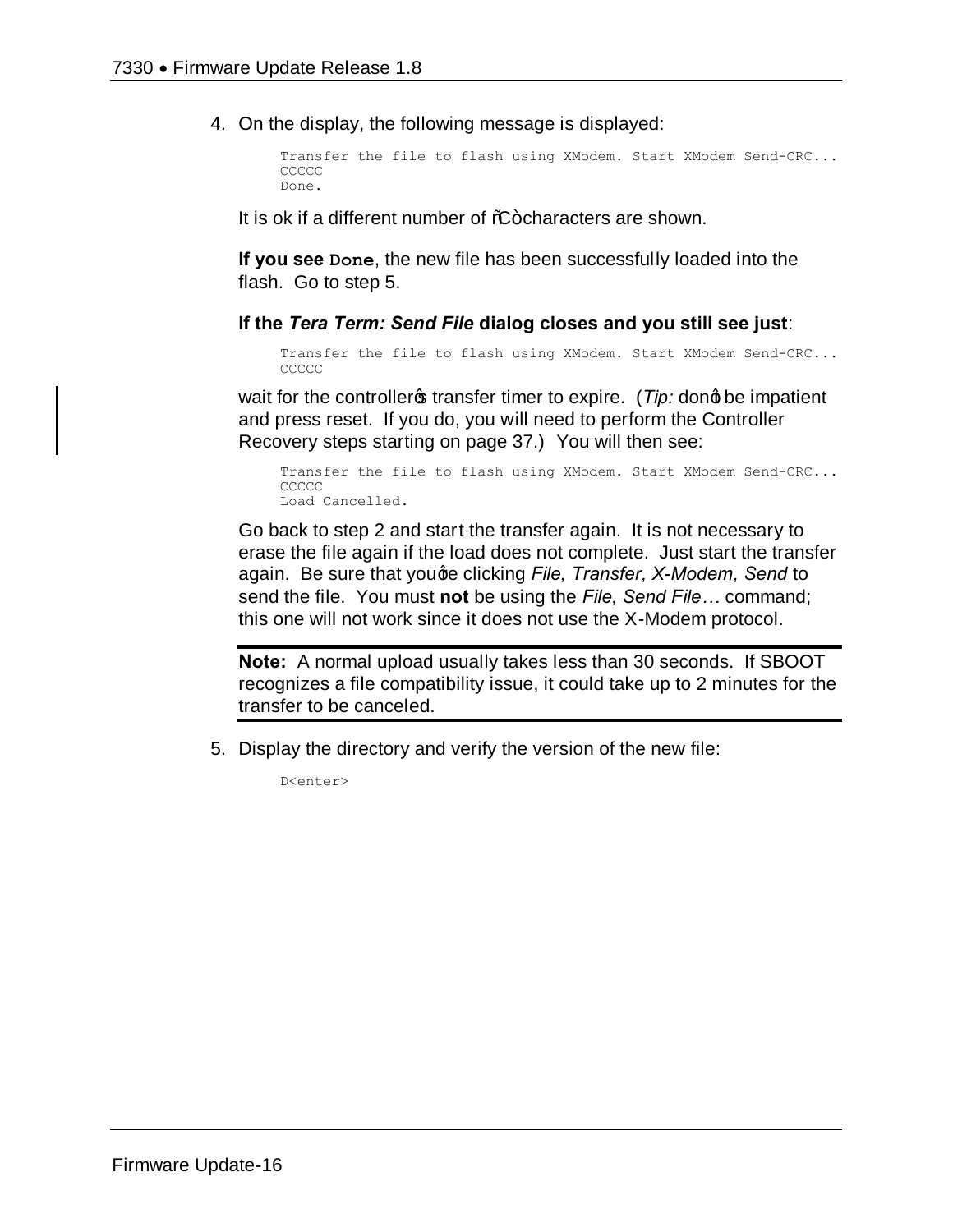#### **Restore Your Active Configuration**

SBOOT version 1.4 and newer versions have the *Restore Repeater Configuration* menu option. You previously saved your Active Configuration to an empty file location. Using the restore menu option, you can easily restore your configuration as your Active Configuration.

But before you restore your saved configuration, you need to erase your Active Configuration. This sets the active configuration to the defaults for the latest version of firmware that you just installed.

1. Type E<enter>. The following menu is shown (other entries not shown for clarity):

Erase a File from Flash: Location Description 9 – Active Configuration

Choose the active configuration location to erase it:

9<enter>

The defaults have been loaded.

Now restore your saved configuration as the active configuration+

2. Type R<enter>. The following menu is shown:

Restore a Controller Configuration from a Flash File: Location Description 5 - CONFIG\_A -- Configuration A 6 - CONFIG\_B -- Configuration B 7 - CONFIG C -- Configuration C 8 - CONFIG D -- Configuration D

Choose the CONFIG location you want to restore from the directory that you displayed above, then select that menu option to restore your active configuration into from that CONFIG location:

5<enter>

Any new features that were added in this firmware update have been set to their defaults as documented in the manual.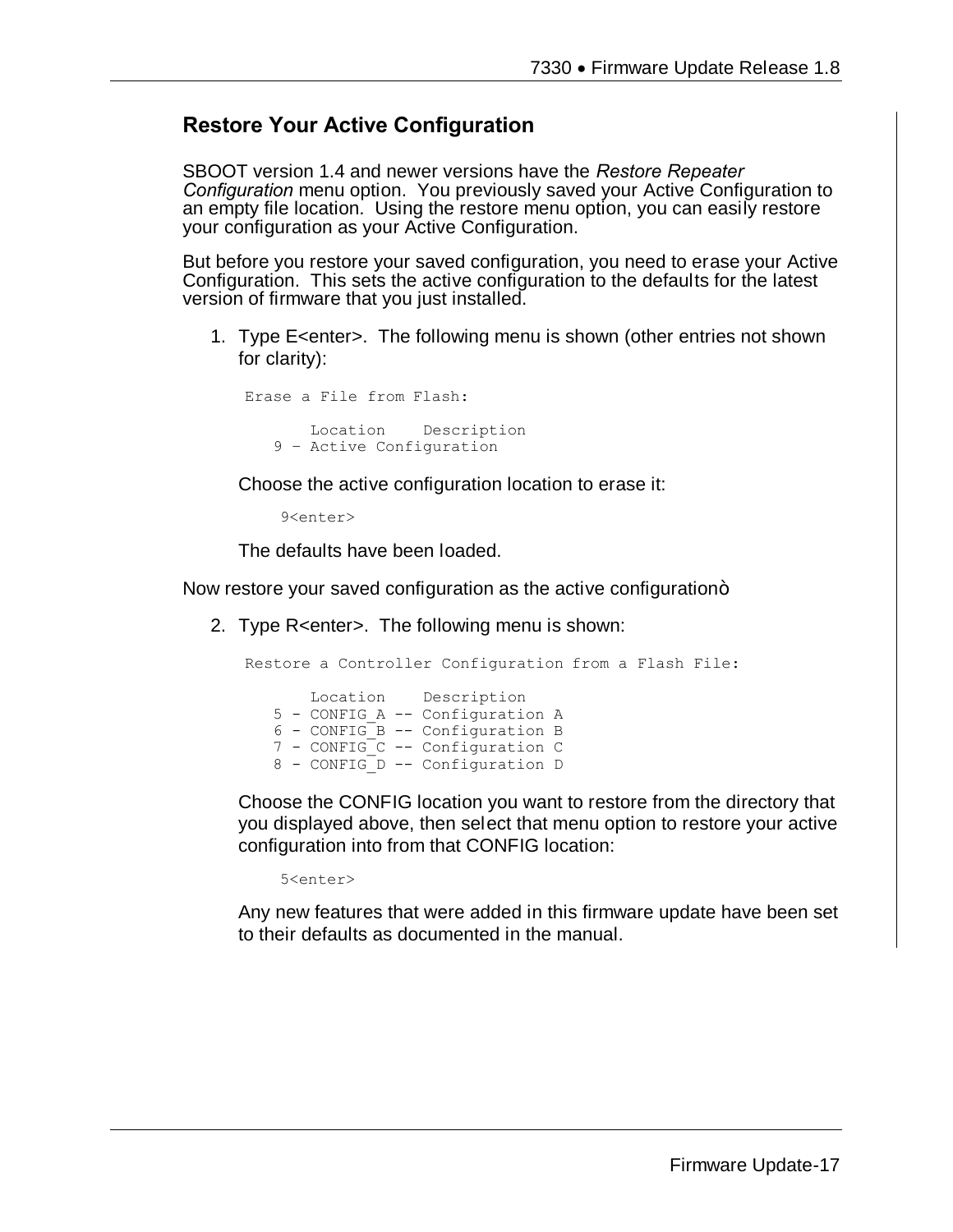## **Updating The Standard Speech Library**

Check the version of LIB on the Speech Files section of the SBOOT Directory/File Status display. If the version shown on the display is older than the new version shipped to you in the update, perform the following steps. Otherwise, skip to *Updating Your Custom Audio Library* on page 21.

**Note:** The restriction on power cycling of the controller does not apply to speech files.

**Note:** As of Release 1.1, the full Speech Library is quite large and will require extra time to complete erase and load operations. For the shortest load time, we recommend that you set the baudrate of the *Console Port* to 57,600 baud. See Chapter 8, Serial Port, of the 7330 Repeater Controller manual on configuring the serial port.

1. Erase the existing Speech Library file by entering the following command:

```
E<enter>
```
You will see the following submenu:

Erase a File from Flash: 0 - SBOOT -- File Management Utility<br>1 - DIAG -- Diagnostics -- Diagnostics 2 – SCOM\_A -- 7330 Repeater Controller 3 – LIB -- Speech Library 4 - CUSTOM -- Custom Audio Library 5 - CONFIG\_A -- Configuration A  $6$  - CONFIG B -- Configuration B 7 - CONFIG\_C -- Configuration C 8 - CONFIG\_D -- Configuration D 9 - Active Configuration Q - Return to Main Menu H - Redisplay these options

Enter File Erase Option>

Select the option to erase the Speech Library:

3<enter>

You will be asked to confirm the erase:

Enter Y to erase the file, N to cancel>y

You will see the following message displayed:

Erasing...Done.

Erasing of this file can take up to 2 minutes.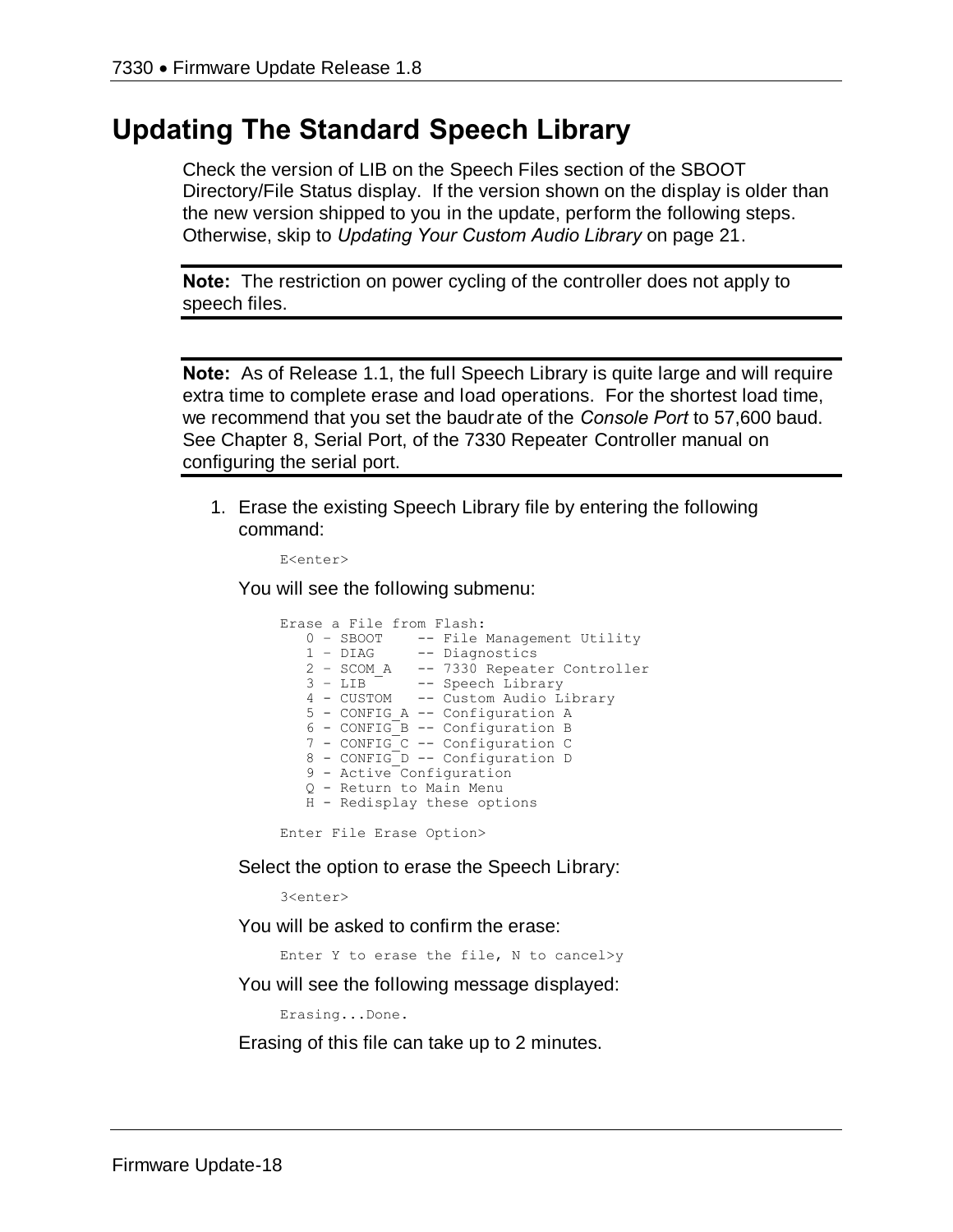2. Load the new version of the Speech Library file by entering the following command:

```
L<enter>
```
You will see the following submenu:

```
Load a File to Flash from a PC:
   0 - SBOOT -- File Management Utility<br>1 - DIAG -- Diagnostics
                  -- Diagnostics
   2 - SCOM_A -- 7330 Repeater Controller<br>3 - LIB -- Speech Library
   3 - \text{LIB} -- Speech Library<br>4 - CUSTOM -- Custom Audio L:
                  -- Custom Audio Library
    5 - CONFIG_A -- Configuration A
    6 - CONFIG_B -- Configuration B
    7 - CONFIG_C -- Configuration C
    8 - CONFIG_D -- Configuration D
   Q - Return to Main Menu
    H - Redisplay these options
```
Enter File Load Option>

Select the option to load the Speech Library:

3<enter>

You will be asked to confirm the load:

Enter Y to load the file, N to cancel>y

You will be asked to confirm the erase of the selected location. (This command was added in SBOOT Version 1.4.1. You do not need to do this again if you erased this location previously. )

```
Erase this location before the load?
Enter Y to Erase, N to Continue>y
```
You will now see will see one or more %-characters displayed. These are being sent by the controller to tell your terminal emulator that itos ready to receive the file using *XModem-CRC*.

Transfer the file to flash using XModem. Start XModem Send-CRC... **CCCCC** 

The controller will wait 60 seconds for you to select a file and begin the transfer. At the end of 60 seconds, the controller will display Load Cancelled and the prompt. You can then begin another transfer.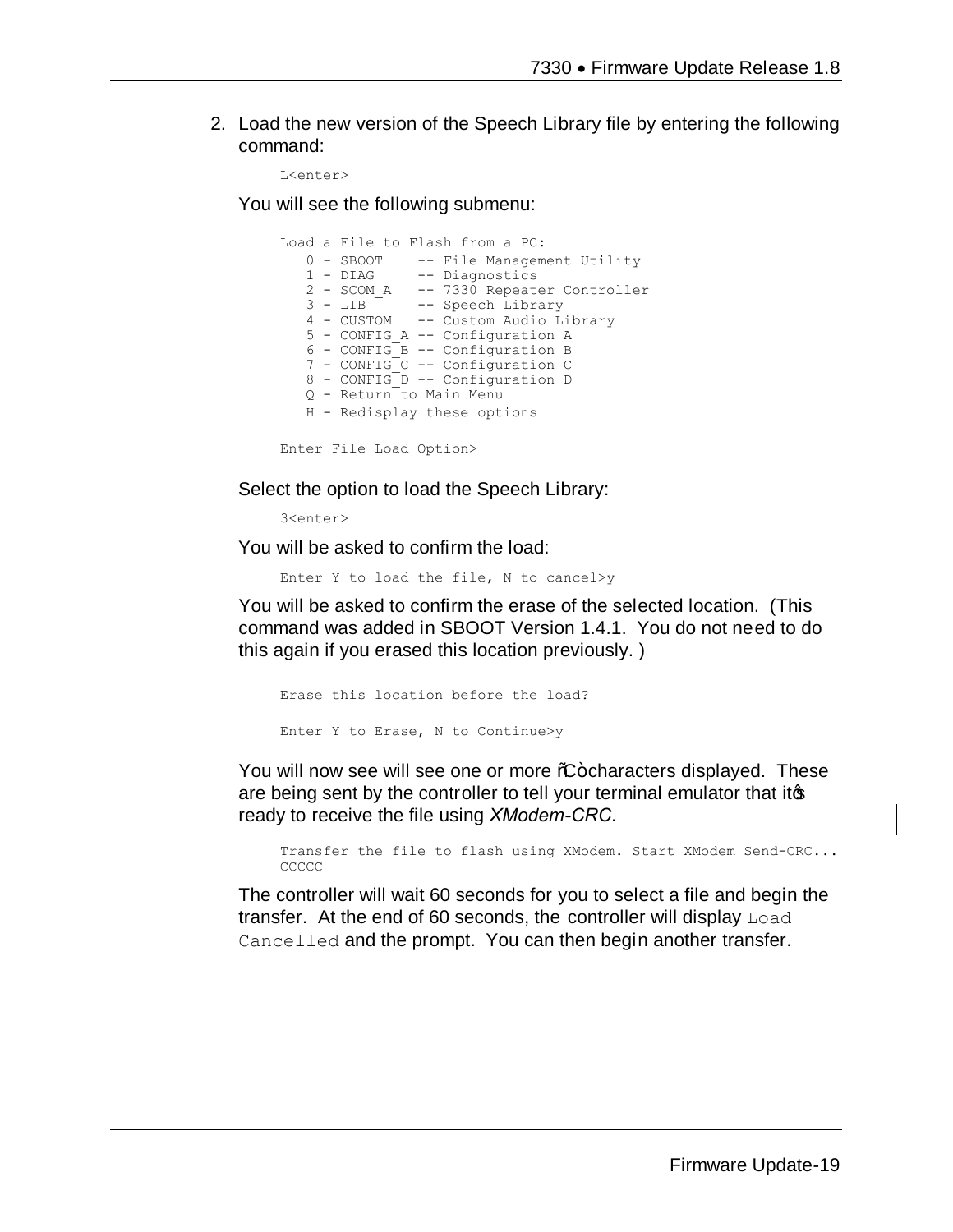- 3. In TeraTerm, send the new  $SpLibEng \times y.z.bin$  file using the X-Modem protocol. Click *File, Transfer*, *X-Modem*, then *Send...* The *TeraTerm: XMODEM Send* dialog is displayed. Select the new  $SpLibEng \times y. z. bin$  file from the list of displayed files. Select the CRC transfer option if available. Click on the *Open* button to send the file. A dialog is displayed showing the transfer status. Loading of this file can take up to 30 minutes at 57,600 baud. Lower baudrates take proportionately longer. When TeraTerm is done sending the file, the dialog disappears.
- 4. On the display, the following message is displayed:

Transfer the file to flash using XModem. Start XModem Send-CRC... **CCCCC** Done.

It is ok if a different number of %-characters are shown.

**If you see Done**, the new file has been successfully loaded into the flash. Go to step 5.

**If the** *Tera Term: Send File* **dialog closes and you still see just**:

Transfer the file to flash using XModem. Start XModem Send-CRC... CCCCC

wait for the controller<sub>®</sub> transfer timer to expire. (*Tip:* dong be impatient and press reset. If you do, you will need to perform the Controller Recovery steps starting on page 37.) You will then see:

```
Transfer the file to flash using XModem. Start XModem Send-CRC...
CCCCC
Load Cancelled.
```
Go back to step 2 and start the transfer again. It is not necessary to erase the file again if the load does not complete. Just start the transfer again. Be sure that youge clicking *File, Transfer, X-Modem, Send* to send the file. You must **not** be using the *File, Send File…* command; this one will not work.

**Note:** In the current version of firmware, there have been reports of the "Done" message not being displayed when TeraTerm reports that the transfer is complete. If this happens, start the download again at step 2.

5. Display the directory and verify the version of the new file:

D<enter>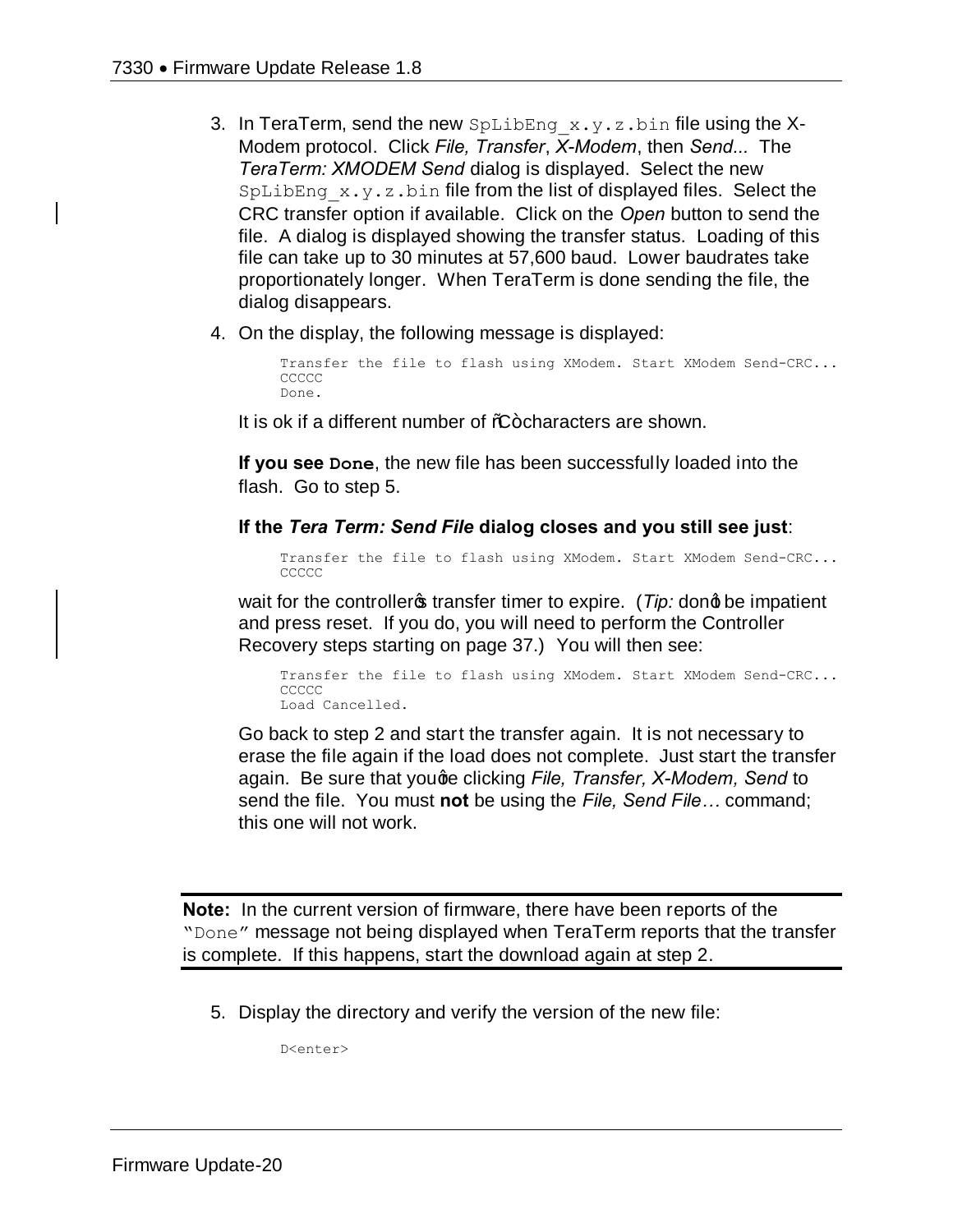## **Updating Your Custom Audio Library**

During firmware updates of the controller, your Custom Audio Library file has not been modified. At any time, you can check your version of CUSTOM on the Speech Files section of the SBOOT Directory/File Status display. If you wish to replace your Custom Audio Library file with a different one, follow the instructions below.

If you do not need to update your Custom Audio Library at this time, skip to *Finishing Up* on page 24.

**Note:** The restriction on power cycling of the controller does not apply to speech files.

**Note:** A Custom Audio Library is quite large and will require extra time to complete erase and load operations. For the shortest load time, we recommend that you set the baud rate of the *Console Port* to 57,600 baud. See chapter 8 of the 7330 Repeater Controller manual.

1. Erase the existing Custom Audio Library file by entering the following command:

E<enter>

You will see the following submenu:

```
Erase a File from Flash:
0 - SBOOT -- File Management Utility
 1 – DIAG -- Diagnostics
   2 - \text{SCOM}_A -- 7330 Repeater Controller<br>3 - LIB -- Speech Library
                -- Speech Library
    4 - CUSTOM -- Custom Audio Library
    5 - CONFIG_A -- Configuration A
    6 - CONFIG_B -- Configuration B
    7 - CONFIG_C -- Configuration C
 8 - CONFIG_D -- Configuration D
 9 - Active Configuration
    Q - Return to Main Menu
    H - Redisplay these options
```
Enter File Erase Option>

Select the option to erase the Custom Audio Library:

4<enter>

You will be asked to confirm the erase:

Enter Y to erase the file, N to cancel>y

You will see the following message displayed:

Erasing...Done.

Erasing of this file can take up to 2 minutes.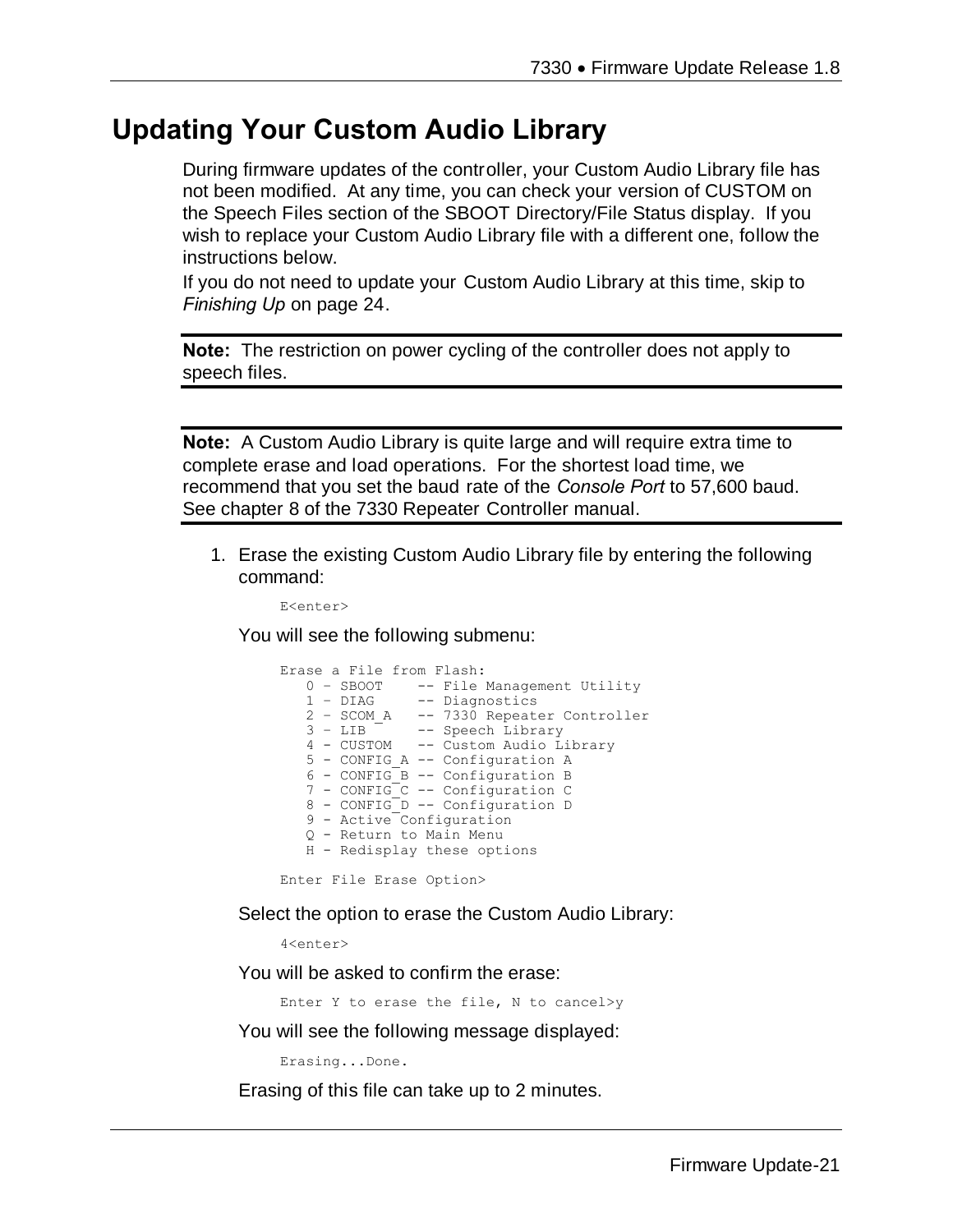2. Load the new version of the Custom Audio Library file by entering the following command:

L<enter>

You will see the following submenu:

```
Load a File to Flash from a PC:
0 - SBOOT -- File Management Utility
 1 - DIAG -- Diagnostics
 2 - SCOM_A -- 7330 Repeater Controller
 3 - LIB -- Speech Library
   4 - CUSTOM -- Custom Audio Library
   5 - CONFIG_A -- Configuration A
   6 - CONFIG_B -- Configuration B
 7 - CONFIG_C -- Configuration C
 8 - CONFIG_D -- Configuration D
   Q - Return to Main Menu
   H - Redisplay these options
```
Enter File Load Option>

Select the option to load the Custom Audio Library:

4<enter>

You will be asked to confirm the load:

Enter Y to load the file, N to cancel>y

You will be asked to confirm the erase of the selected location. (This command was added in SBOOT Version 1.4.1. You do not need to do this again if you erased this location previously. )

```
Erase this location before the load?
Enter Y to Erase, N to Continue>y
```
You will now see will see one or more %-characters displayed. These are being sent by the controller to tell your terminal emulator that itos ready to receive the file using *XModem-CRC*.

Transfer the file to flash using XModem. Start XModem Send-CRC... CCCCC.

The controller will wait 60 seconds for you to select a file and begin the transfer. At the end of 60 seconds, the controller will display Load Cancelled and the prompt. You can then begin another transfer.

3. In TeraTerm, send the new CustomAudioLib.bin file using the X-Modem protocol. Click *File,Transfer*, *X-Modem*, then *Send...* The *TeraTerm: XMODEM Send* dialog is displayed. Select the new CustomAudioLib.bin file from the list of displayed files. Select the CRC transfer option if available. Click on the *Open* button to send the file. A dialog is displayed showing the transfer status. When TeraTerm is done sending the file, the dialog disappears.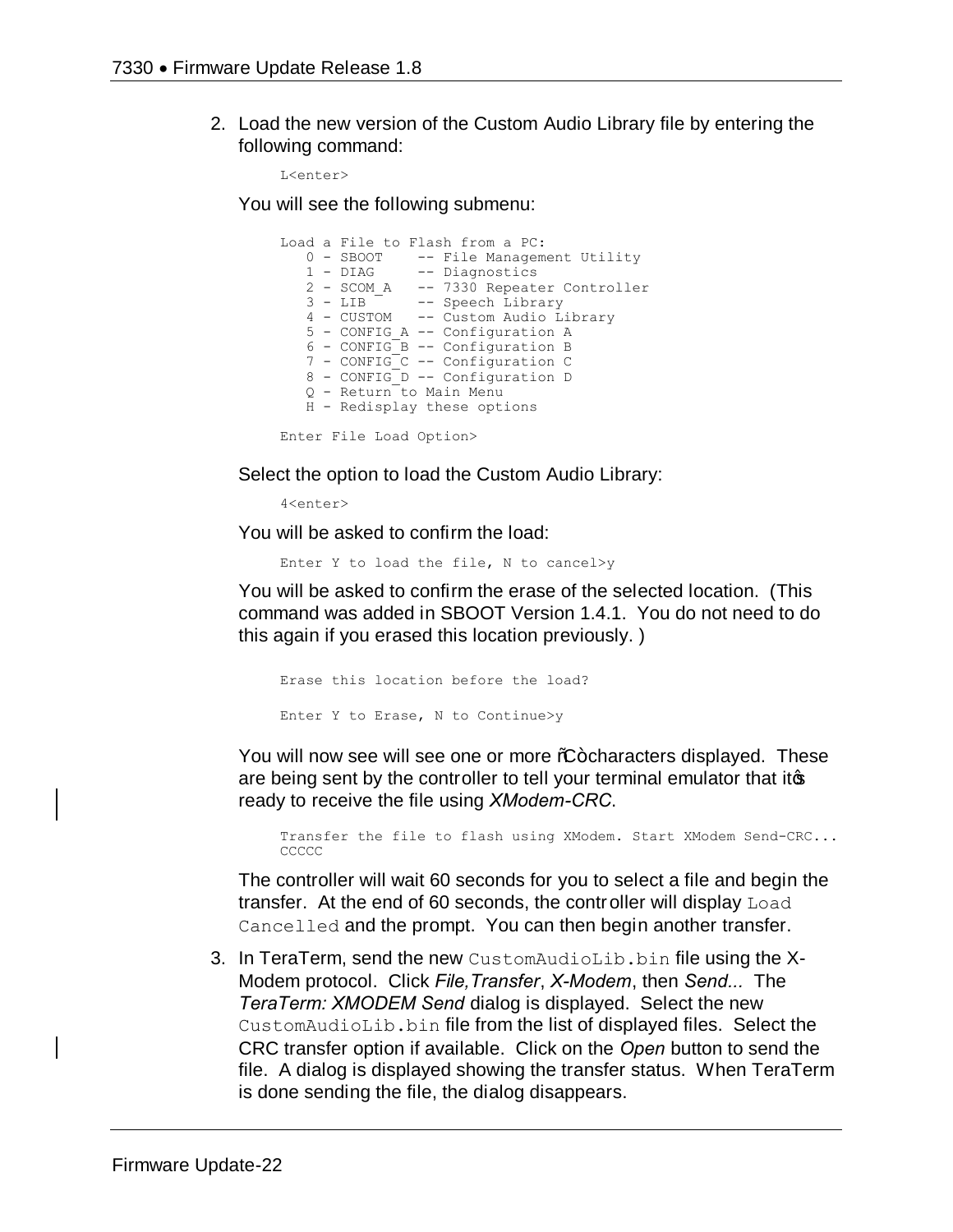The time it takes to load this file depends on the size of your CustomAudioLib.bin file. It can take approximately 5 minutes per megabyte at 57,600 baud. Lower baud rates take proportionately longer.

4. On the display, the following message is displayed:

```
Transfer the file to flash using XModem. Start XModem Send-CRC...
CCCCC
Done.
```
It is ok if a different number of %-characters are shown.

**If you see Done**, the new file has been successfully loaded into the flash. Go to step 5.

**If the** *Tera Term: Send File* **dialog closes and you still see just**:

Transfer the file to flash using XModem. Start XModem Send-CRC... **CCCCC** 

wait for the controller<sub>s</sub> transfer timer to expire. (*Tip:* dong be impatient and press reset. If you do, you will need to perform the Controller Recovery steps starting on page 37.) You will then see:

Transfer the file to flash using XModem. Start XModem Send-CRC... CCCCC Load Cancelled.

Go back to step 2 and start the transfer again. It is not necessary to erase the file again if the load does not complete. Just start the transfer again. Be sure that youge clicking *File, Transfer, X-Modem, Send* to send the file. You must **not** be using the *File, Send File…* command; this one will not work.

**Note:** In the current version of firmware, there have been reports of the "Done" message not being displayed when TeraTerm reports that the transfer is complete. If this happens, start the download again at step 2. Do not erase the file before reloading.

5. Display the directory and verify the version of your new file:

D<enter>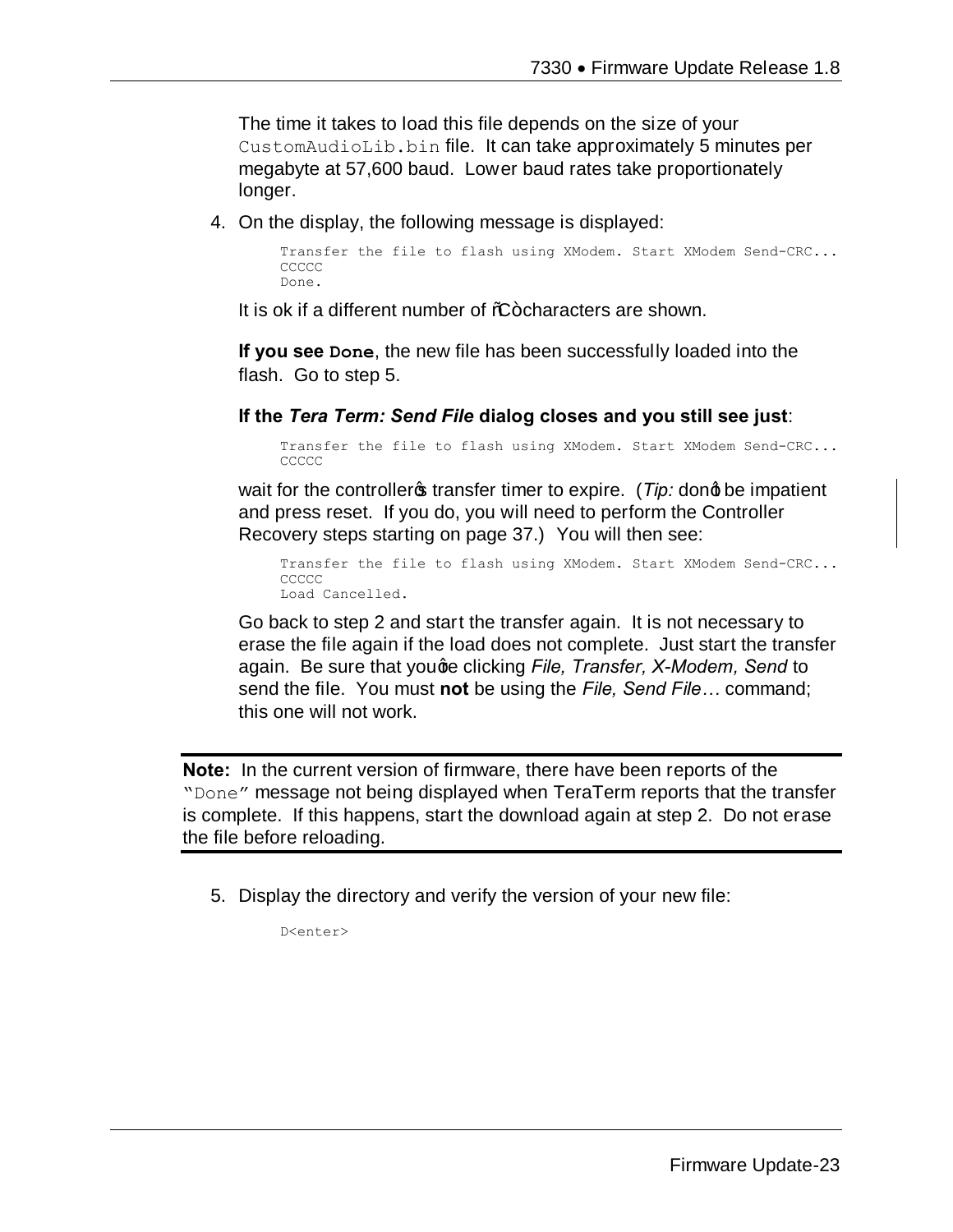# **Finishing Up When Updating From Release 1.1 or Newer**

Your files have all been updated.

1. If you saved your programming, you have already restored it. Execute the 7330 Repeater firmware by entering the following command at the SBOOT prompt:

X<enter>

- 2. If you werend able to save your programming, send the programming commands to your controller at the 7330 prompt as a text file to customize your messages, macros, timers, etc. (See page 8-13 in the manual.)
- 3. If you changed your serial port configuration to perform the update, change your *Console Port* configuration back to the way you had it.

The update is complete!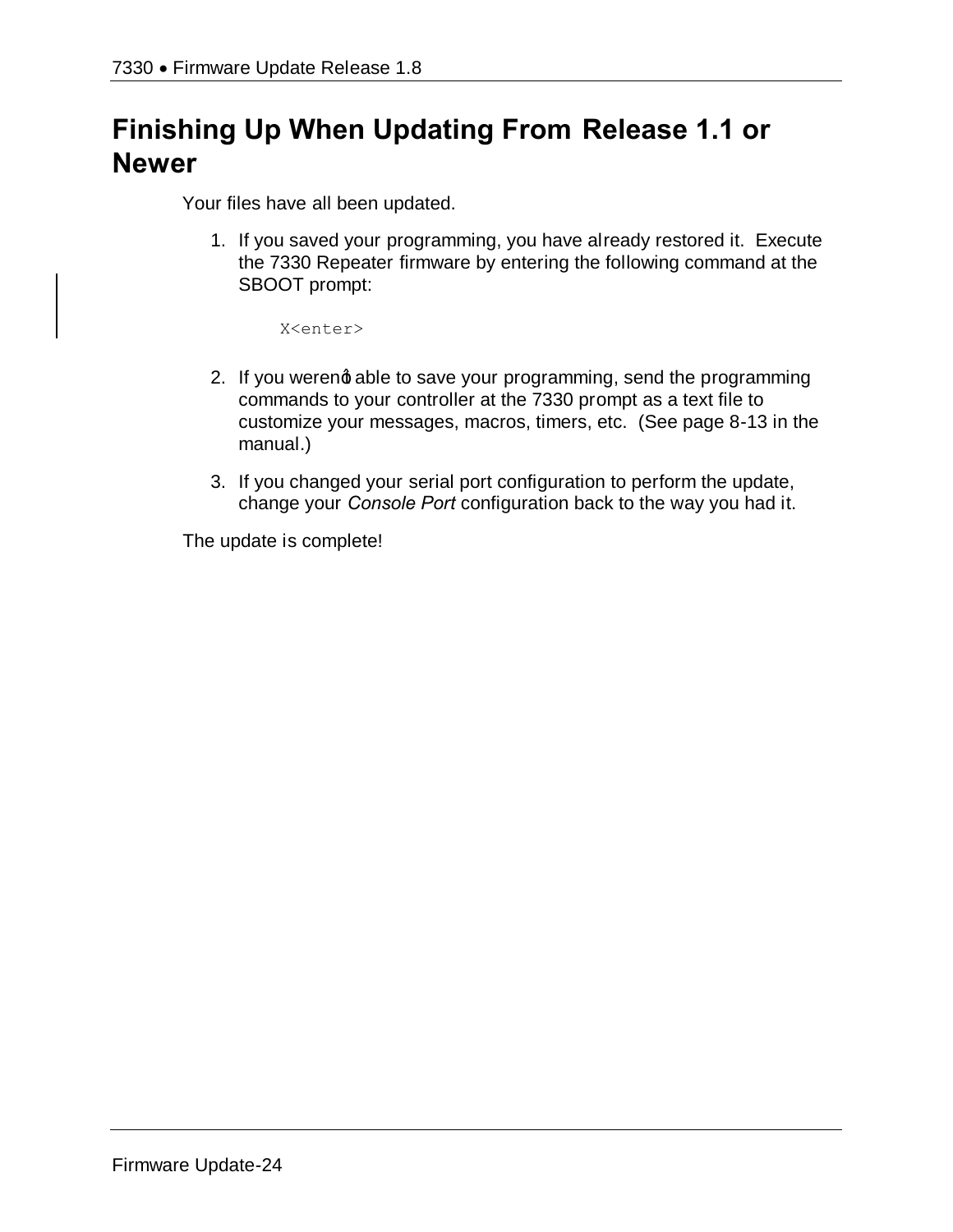## **Updating From Release 1.0**

Perform the following steps to prepare for a firmware update from Release 1.0:

**Note:** As of Release 1.0, you no longer have to remove the cover of the *7330 Controller* to install a jumper to perform a firmware update. Instead, you will enter a console command to the controller to stop the repeater controller and execute SBOOT.

- 1. Install the RS-232 cable between your computer **S** RS-232 port and the *Console* serial port on the rear panel of the 7330. By default, the *Console Port* is assigned to RS232-2. If you changed the assignment of the *Console Port*, install the cable to RS232-1.
- 2. Run the terminal program. (Note: Examples will use TeraTerm.)
- 3. At the 7330 controller serial port prompt, type  $\%$ boot $\leq$ enter $>$ +. The LEDs on the front panel of your controller will scan left-to-right as an indication that your repeater is off-the-air. The flashing LEDs also indicate that SBOOT is running properly. Your screen will show the following display:

```
SBOOT S7330 V1.0.0
7330 Controller Storage Management
T - Show Time
Tmmddyyhhmmssw - Set Time (w=0=Sunday)
S - Save Repeater Configuration
R - Restore Repeater Configuration
 C - Cold Init of Repeater Configuration
I - Format Flash
Ef - Erase Files or Flash
Lf - Load File from PC to Flash
Uf - Upload File from Flash to PC
D - Flash Directory
P - Set Baudrate of Console Port
N - Set Baudrate of Auxiliary Port
W - Set Console Port Number
B - Boot from Flash
X - Reboot SBOOT from Flash
H - Help
f, 0=SBOOT, 1=DIAG, 2=Mfg, 3=CtrlA, 4=CtrlB, 5=Speech
Time: 032308-142947-0
Battery OK.
512KB SRAM
Flash already formatted.
Flash Sectors: 0x80
SBOOT>
```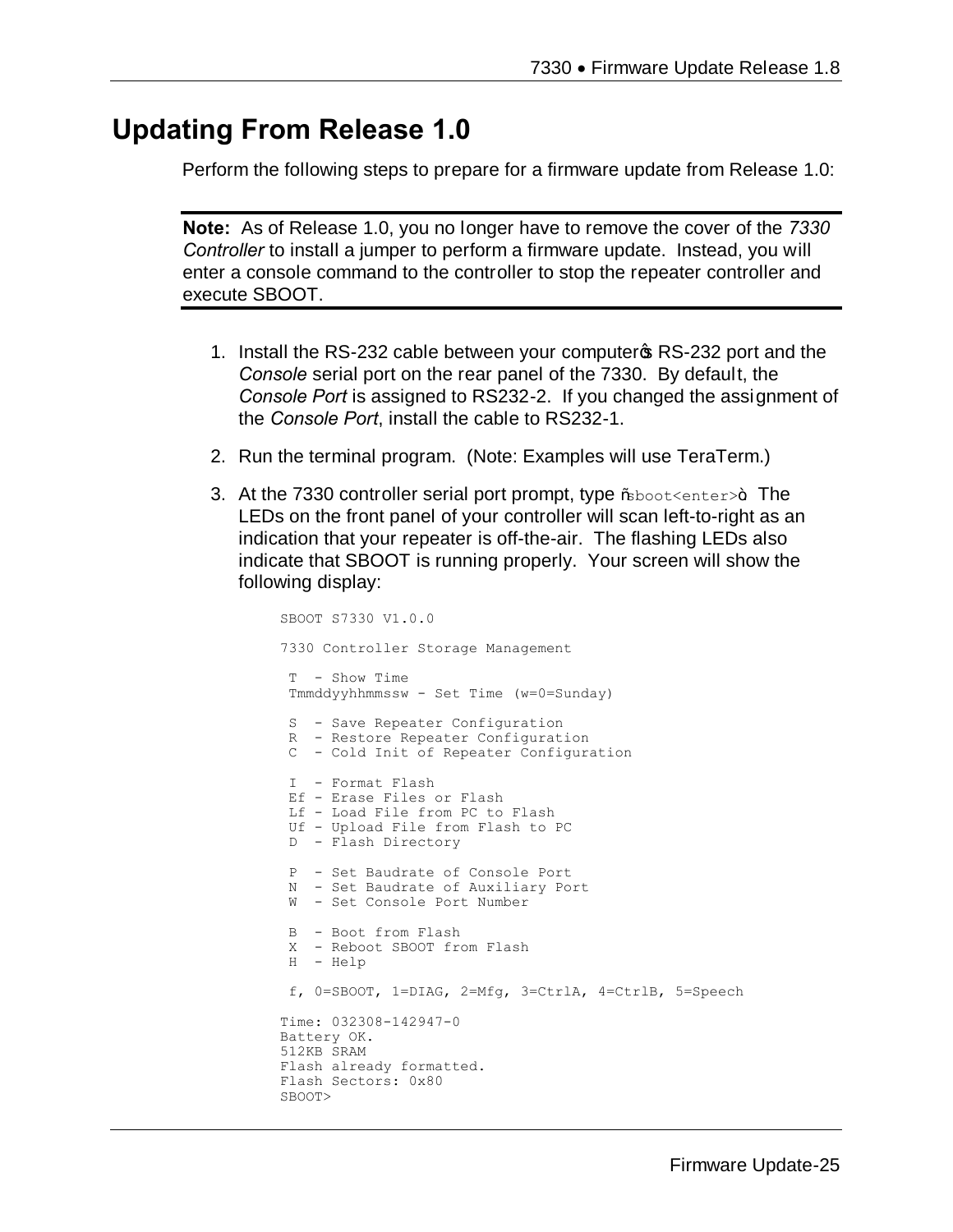**Note**: The following commands are available in SBOOT version 1.0.0:

- $H$ <enter>. enter at any time to display the help menu.
- T<enter>. display the current time in the controller.
- Tmmddyyhhmmssw<enter>. set the time in the controller.
- $D \leq h$  -- display a list of the versions of the files currently stored in the controller.
- · Ef<enter> -- erase a file. Replace the %+ with the location of the file to erase:

 $0 = \text{Boot}$ ,  $1 = \text{Diag}$ ,  $3 = \text{SCOM}$   $A/CtrlA$ ,  $5 = \text{Speech}$ 

Other options are not currently supported.

Lf<enter> -- Load a file from your computer to the controller. Replace the  $%$  with the location to store the file:

 $0 = \text{Boot}$ ,  $1 = \text{Diag}$ ,  $3 = \text{SCOM}$   $A/CtrlA$ ,  $5 = \text{Speech}$ 

Other options are not currently supported.

- Some options on the menu may not be supported.
- 4. Verify the Time as shown. The format of the time display is :

mmddyy-hhmmss-w

is 2-digit month (01-12), 2-digit day-of-month (01-31), 2-digit year (00- 99), 2-digit hour (00-23, 24 hour format), 2-digit minute (00-59), 2-digit second (00-59), and 1-digit day-of-week (0-6, Sunday is 0, Monday is 1, Tuesday is 2, etc.)

5. If required, enter a new time with the following command:

tmmddyyhhmmssw<enter>

6. Type %  $\epsilon$  enter>+ The following list of files will be shown: :

```
Controller Info
 Model Number : 7330
 Serial Number : Proto2
Manufactured DT: 070307-110844-2
 Formatted DT : 070307-110815-2
 Customer Name : Dave's Beta
Directory/File Status
PROGRAMS
  SBOOT
      FN : 7330_SBoot
      Ver : 1.0.0
     DT : 3/23/2008
     Type: Program
  MFG
     No File Loaded
  DIAG
      FN : 7330_Diag
      Ver : 1.0.0
      DT : 3/23/2008
      Type: Program
   SCOM_A
     FN : 7330
```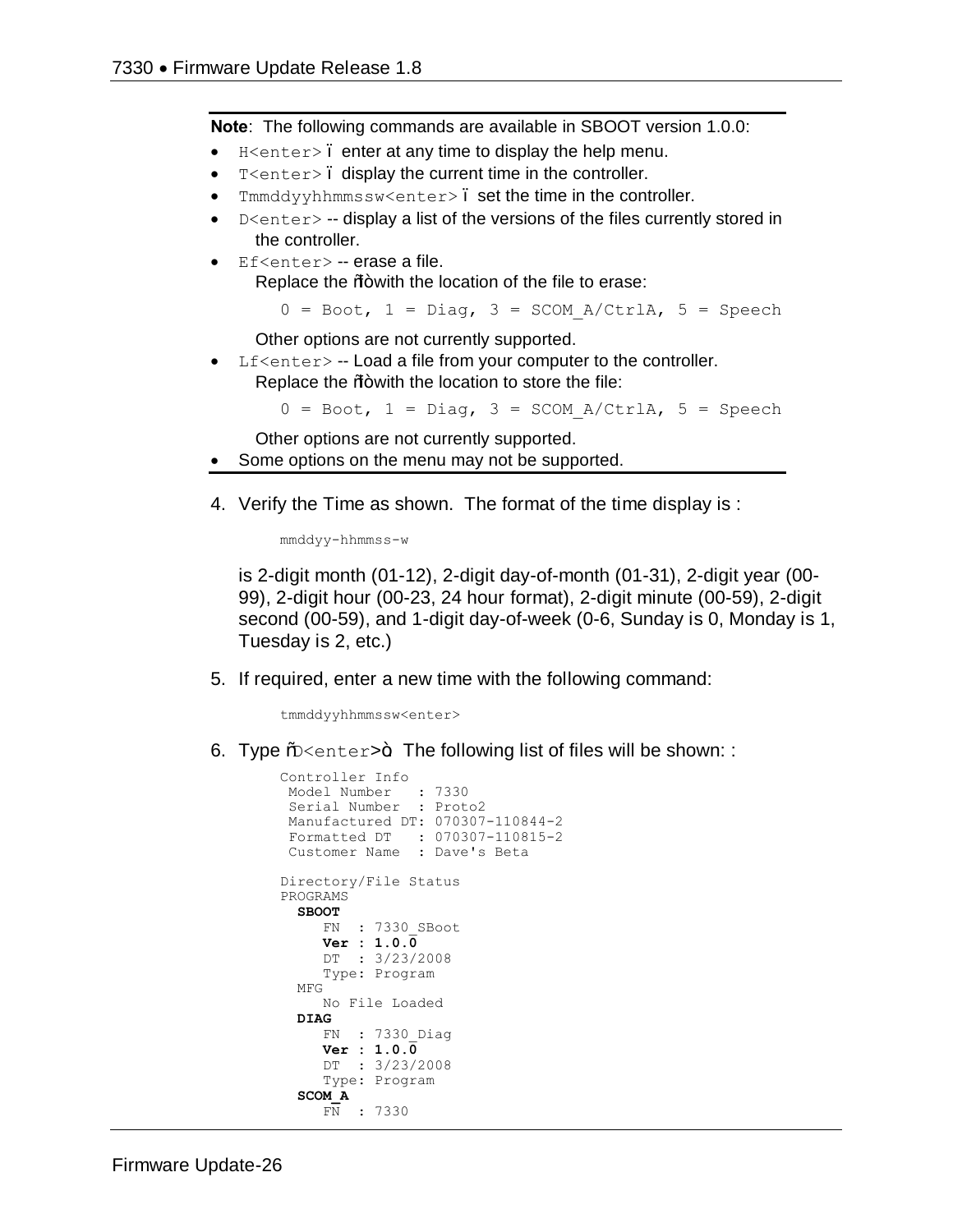```
 Ver : 3.0.5
      DT : 3/23/2008
      Type: Program
   SCOM_B
     No File Loaded
RESTORE
  RESTORE_A
     No File Loaded
   RESTORE_B
      No File Loaded
SPEECH
   LIB
     FN : 7XXX Words
      Ver : 0.0.1
      DT : 12/28/05
      Type: Speech Lib
```
The first section of the display,  $%$  controller Info $+$ , shows information about your specific controller: the Model Number, Serial Number, etc.

The balance of the display *N*uirectory/File+status shows the Name, Version, Date, and Type of file currently stored in your controller. We will be checking these versions to determine which files need to be updated.

7. Check the version of SBOOT on the Directory/File Status display. If the version shown on the display is older than the new version shipped to you in the update, perform the following steps. Otherwise, go back to page 10 to update other files.

**Caution:** do not remove power from the controller during the following steps! Doing so will make your controller inoperative and require a special recovery procedure. Call us if this happens!

8. Erase the existing SBOOT program by entering the following command (*Tip:* use zero):

E0<enter>

You will see the following message displayed:

Erasing...Done.

9. Load the new version of SBOOT by entering the following command (*Tip:* use zero):

L0<enter>

You will see will see one or more %-characters displayed.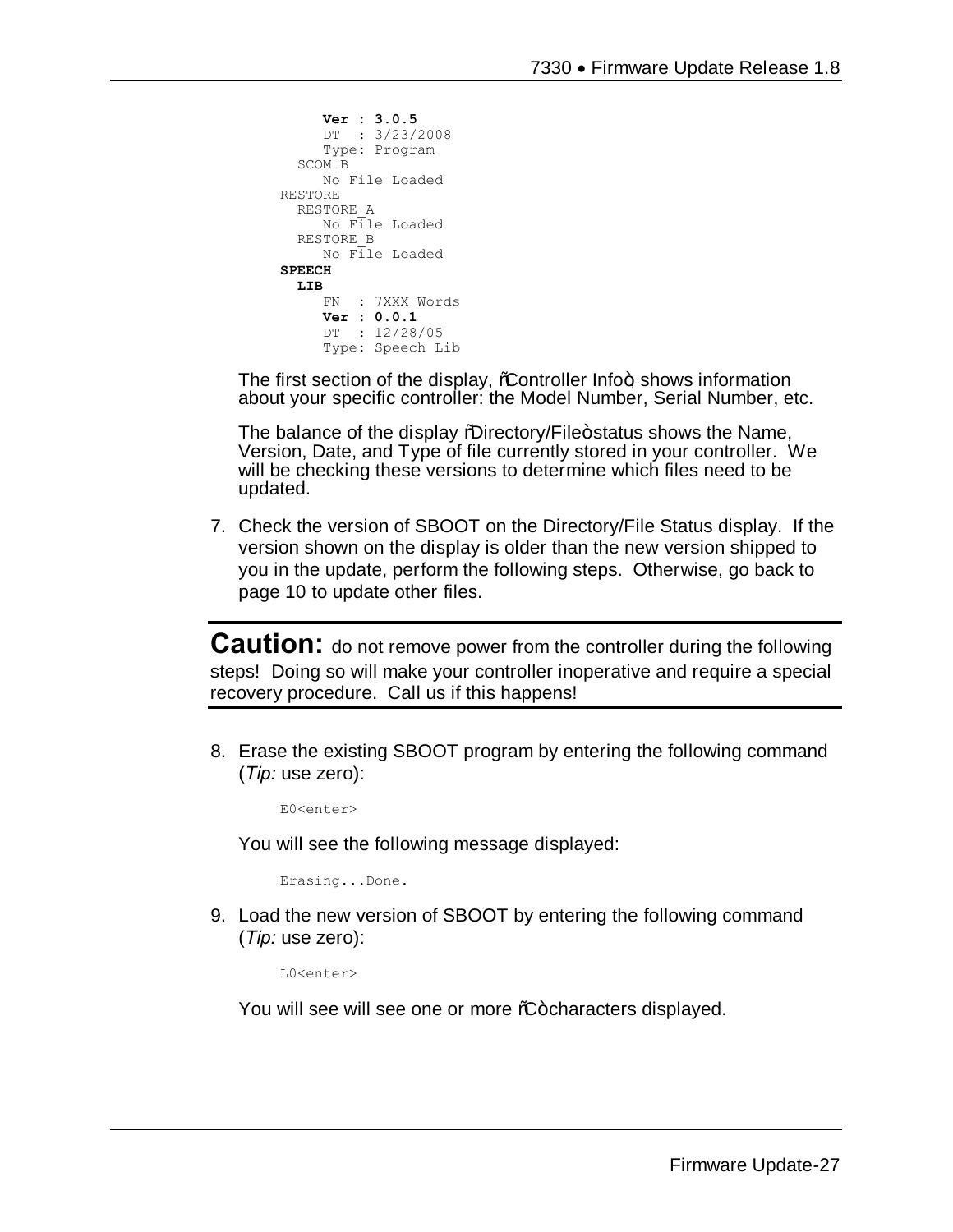- 10. In TeraTerm, send the new SBOOT  $x,y,z,b$ in file using the X-Modem protocol. Click *File, Transfer*, *X-Modem*, then *Send...* The *TeraTerm: XMODEM Send* dialog is displayed. Select the new SBOOT  $x.y.z.bin$  file from the list of displayed files. Click on the *Open* button to send the file. A dialog is displayed showing the transfer status. When TeraTerm is done sending the file, the dialog disappears.
- 11.On the display, the following message is displayed:

**CCCCC** Done.

It is ok if a different number of %-characters are shown.

**If you see Done**, the new file has been successfully loaded into the flash. Go to step 12.

**If the** *Tera Term: Send File* **dialog closes and you still see just**:

Transfer the file to flash using XModem… CCCCC

wait for the controller<sub>®</sub> transfer timer to expire. (*Tip:* dond be impatient and press reset. If you do, you will need to perform the Controller Recovery steps starting on page 37.) You will then see:

Transfer the file to flash using XModem… CCCCC Load Cancelled.

Go back to step 9 and start the transfer again. It is not necessary to erase the file again if the load does not complete. Just start the transfer again. Be sure that youge clicking *File, Transfer, X-Modem, Send* to send the file. You must **not** be using the *File, Send File…* command; this one will not work.

**Note:** Once the new version of SBOOT x.y.z.bin is successfully loaded into the flash, it is safe once again to remove the power from the controller, though not necessary at this time.

12.Display the directory and verify the version of the new file:

D<enter>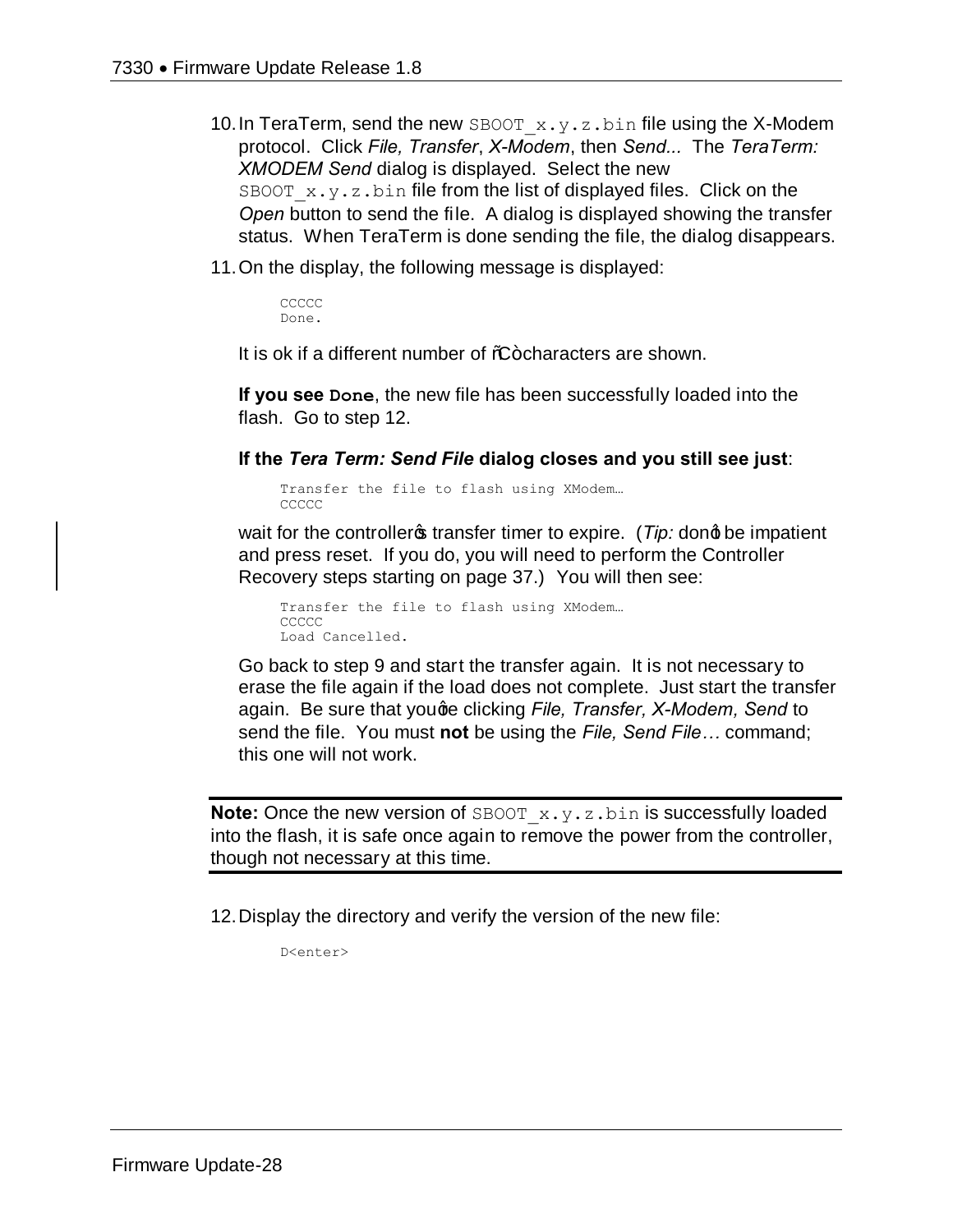13.Load and execute the new version of SBOOT from the flash by entering the following command:

B<enter>

You will see the following submenu:

Load and Execute a Program from Flash: 0 - SBOOT 1 - Diagnostics 2 - 7330 Repeater Controller 3 - 7330 Repeater Controller - Cold Start, Erase Your Programming Q - Return to Main Menu H - Redisplay these options Enter Load and Execute Option>

Select the option to load and execute SBOOT:

0<enter>

When started for the first time, the new version of SBOOT automatically prepares the controller for the new Custom Audio Library support. You will see the following message when it starts:

Custom Audio Library upgrade in progress...Done.

**Note:** The new version of SBOOT uses a new menu style for Erase, Load and Boot of files. The next section will use these new commands.

14.Continue updates of your controller on page 10. Come back to page 33 to finish up.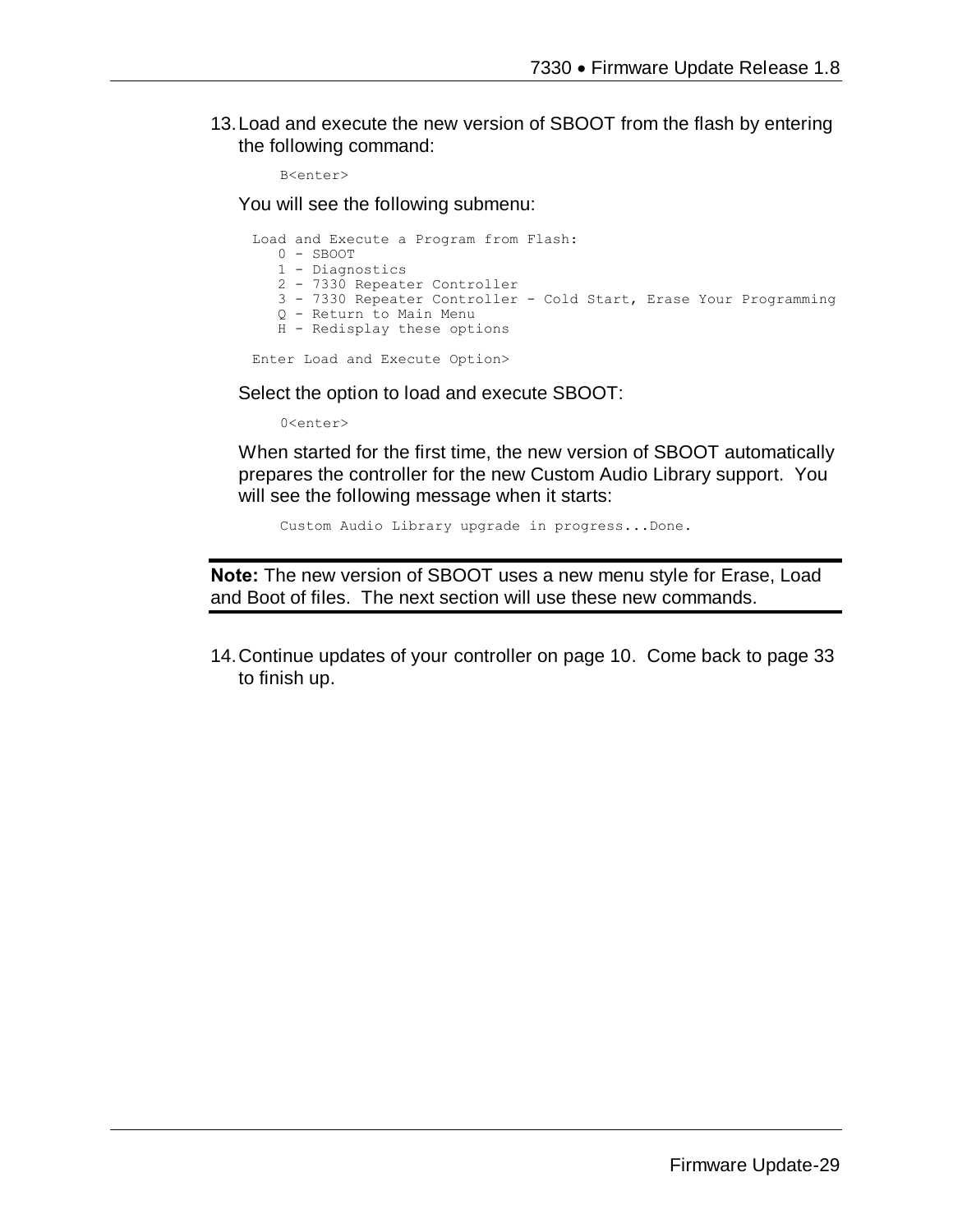# **Updating From Any Beta Release**

Perform the following steps to prepare for a firmware update from a beta release:

- 1. Unplug the power to your 7330.
- 2. Remove the cover of your 7330
- 3. Install a jumper at the AUX2 position of jumper block J33. (Hint: this is the block with the PTT inversion jumpers.) You can borrow a jumper from one of the other jumper blocks while performing the firmware update.

**Note:** When you have finished all the file updates, you must remove the AUX2 jumper for the 7330 to operate as a repeater controller once again. See the *Finishing Up* section, below.

- 4. Install the RS-232 cable between your computer & RS-232 port and the serial port on the rear panel of the 7330 marked RS232-2.
- 5. Run the terminal program. (Note: Examples will use TeraTerm.)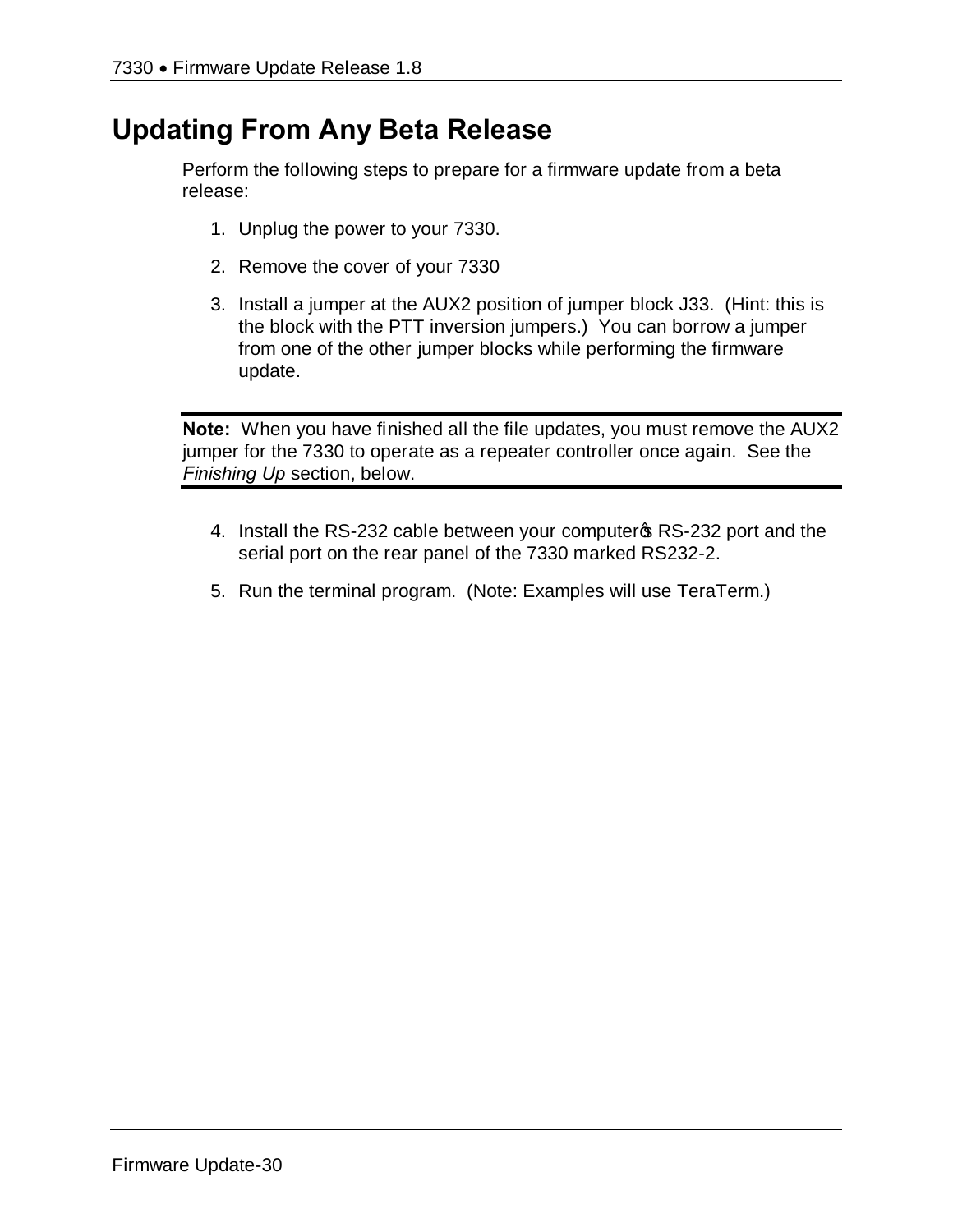6. Plug in the power to your 7330. The LEDs on the front panel of your controller will scan left-to-right as an indication that your repeater is off-the-air. Also, the flashing LEDs indicate that the jumper is properly installed. Your screen will show the following display:

```
SBOOT S7330 V0.3.1
7330 Controller Storage Management
T - Show Time
Tmmddyyhhmmssw - Set Time (w=0=Sunday)
S - Save Repeater Configuration
 R - Restore Repeater Configuration
 C - Cold Init of Repeater Configuration
I - Format Flash
Ef - Erase Files or Flash
 Lf - Load File from PC to Flash
 Uf - Upload File from Flash to PC
D - Flash Directory
Bf - Boot from Flash
H - Help
f, 0=Boot, 1=Diag, 2=Mfg, 3=CtrlA, 4=CtrlB, 5=Speech
Time: 071807-064614-3
Battery OK.
512KB SRAM
Flash already formatted.
Flash Sectors: 0x80
SBOOT>
```
**Note**: The following commands are available in SBOOT version 0.3.1:

- $H$  <enter>. enter at any time to display the help menu.
- T<enter>. display the current time in the controller.
- Tmmddyyhhmmssw<enter>. set the time in the controller.
- $D$ <enter> -- display a list of the versions of the files currently stored in the controller.
- Ef<enter> -- erase a file.

Replace the % with the location of the file to erase:

```
0 = \text{Boot}, 1 = \text{Diag}, 3 = \text{SCOM A/CtrlA}, 5 = \text{Speedch}
```
Other options are not currently supported.

Lf $\leq$ enter $>$  -- Load a file from your computer to the controller. Replace the  $%$  with the location to store the file:

 $0 = \text{foot}, 1 = \text{Diag}, 3 = \text{SCOM A/CtrlA}, 5 = \text{Speedch}$ 

Other options are not currently supported.

Some options on the menu may not be supported.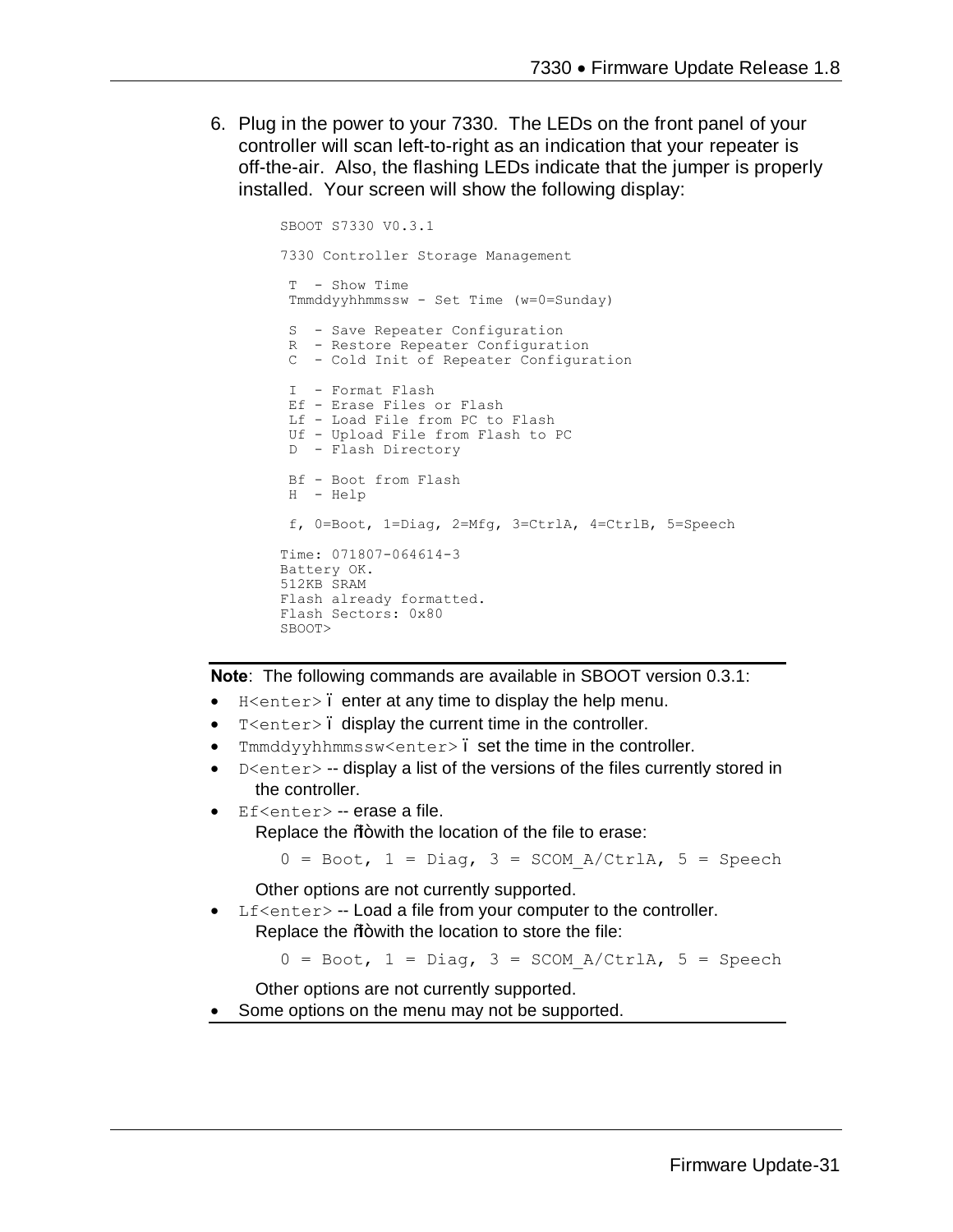7. Verify the Time as shown. The format of the time display is :

mmddyy-hhmmss-w

is 2-digit month (01-12), 2-digit day-of-month (01-31), 2-digit year (00- 99), 2-digit hour (00-23, 24 hour format), 2-digit minute (00-59), 2-digit second (00-59), and 1-digit day-of-week (0-6, Sunday is 0, Monday is 1, Tuesday is 2, etc.)

8. If required, enter a new time with the following command:

tmmddyyhhmmssw<enter>

9. Type  $\frac{1}{2}$  =  $\frac{1}{2}$ . The following list of files will be shown:

```
Controller Info
 Model Number : 7330
 Serial Number : Proto2
 Manufactured DT: 070307-110844-2
 Formatted DT : 070307-110815-2
 Customer Name : Dave's Beta
Directory/File Status
PROGRAMS
   SBOOT
      FN : 7330_SBoot
      Ver : 0.3.1
      DT : 7/3/2007
      Type: Program
   MFG
      No File Loaded
   DIAG
      FN : 7330_Diag
      Ver : 0.5.1
      DT : 7/14/2007
      Type: Program
   SCOM_A
      FN : 7330
      Ver : 3.0.1
      DT : 7/15/2007
      Type: Program
   SCOM_B
     No File Loaded
RESTORE
   RESTORE_A
      No File Loaded
   RESTORE_B
     No File Loaded
SPEECH
   LIB
      FN : 7XXX Words
      Ver : 0.0.1
      DT : 12/28/05
      Type: Speech Lib
```
The first section of the display, *C*ontroller Info+, shows information about your specific controller: the *Model Number*, *Serial Number*, etc.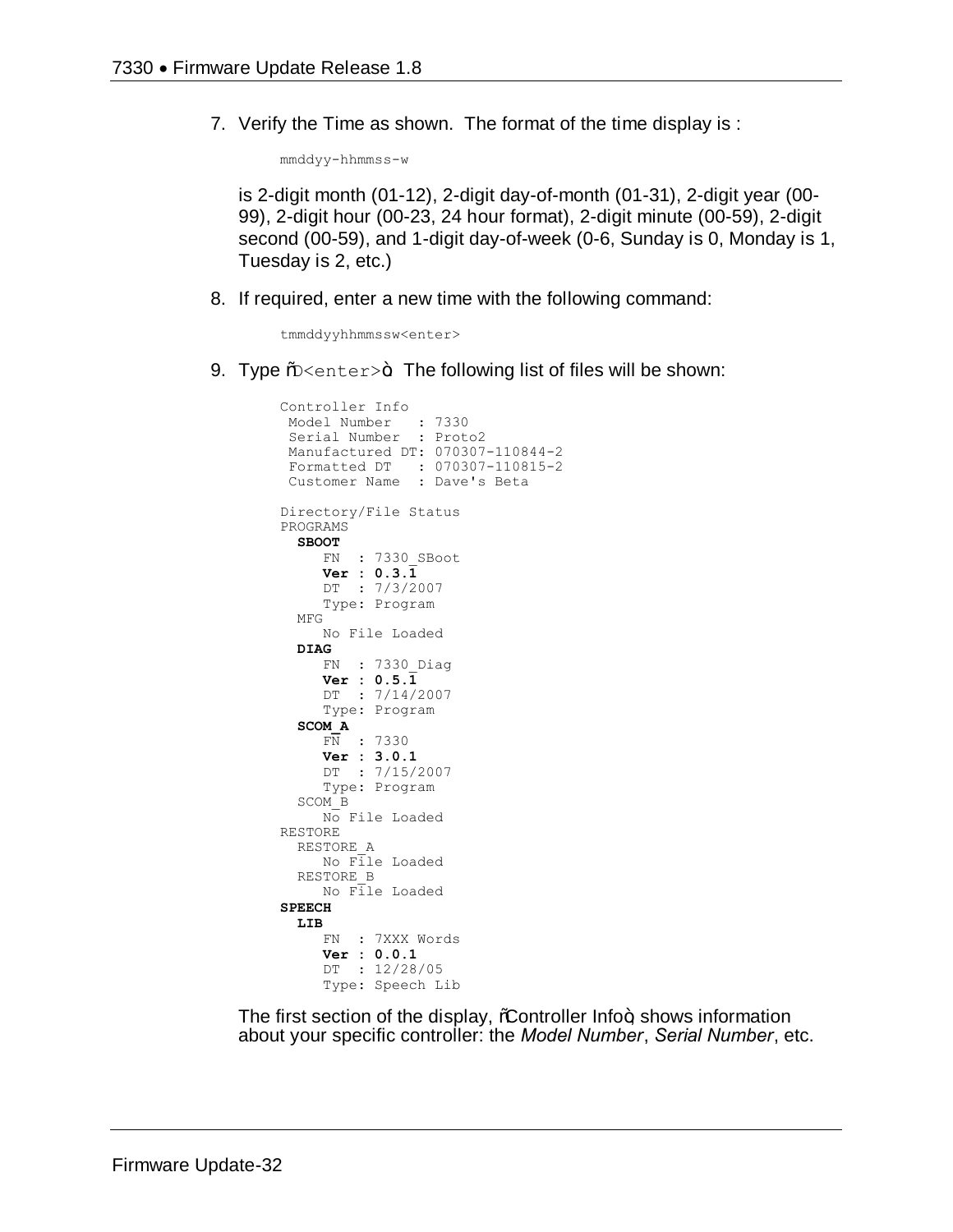The balance of the display *"*Directory/File+status shows the *Name*, *Version*, *Date*, and *Type* of file currently stored in your controller. We will be checking these versions to determine which files need to be updated.

10.Check the version of SBOOT on the Directory/File Status display. If the version shown on the display is older than the new version shipped to you in the update, perform the following steps. Otherwise, skip to update other files on page 10.

**Caution:** do not remove power from the controller during the following steps! Doing so will make your controller inoperative and require a special recovery procedure. Call us if this happens!

11.Erase the existing SBOOT program by entering the following command (*Tip:* use zero):

E0<enter>

You will see the following message displayed:

Erasing...Done.

12.Load the new version of SBOOT by entering the following command (*Tip:* use zero):

L0<enter>

You will see will see one or more %+ characters displayed. The controller will wait 60 seconds for you to select a file and begin the transfer. At the end of 60 seconds, the controller will display Load Cancelled and the prompt. You can then begin another transfer.

- 13. In TeraTerm, send the new SBOOT  $x,y,z,b$ in file using the X-Modem protocol. Click *File, Transfer*, *X-Modem*, then *Send...* The *TeraTerm: XMODEM Send* dialog is displayed. Select the new SBOOT  $x.y.z.bin$  file from the list of displayed files. Click on the *Open* button to send the file. A dialog is displayed showing the transfer status. When TeraTerm is done sending the file, the dialog disappears.
- 14.On the display, the following message is displayed:

CCCCCDone.

It is ok if a different number of %+characters are shown.

**If you see Done**, the new file has been successfully loaded into the flash. Go to step 5.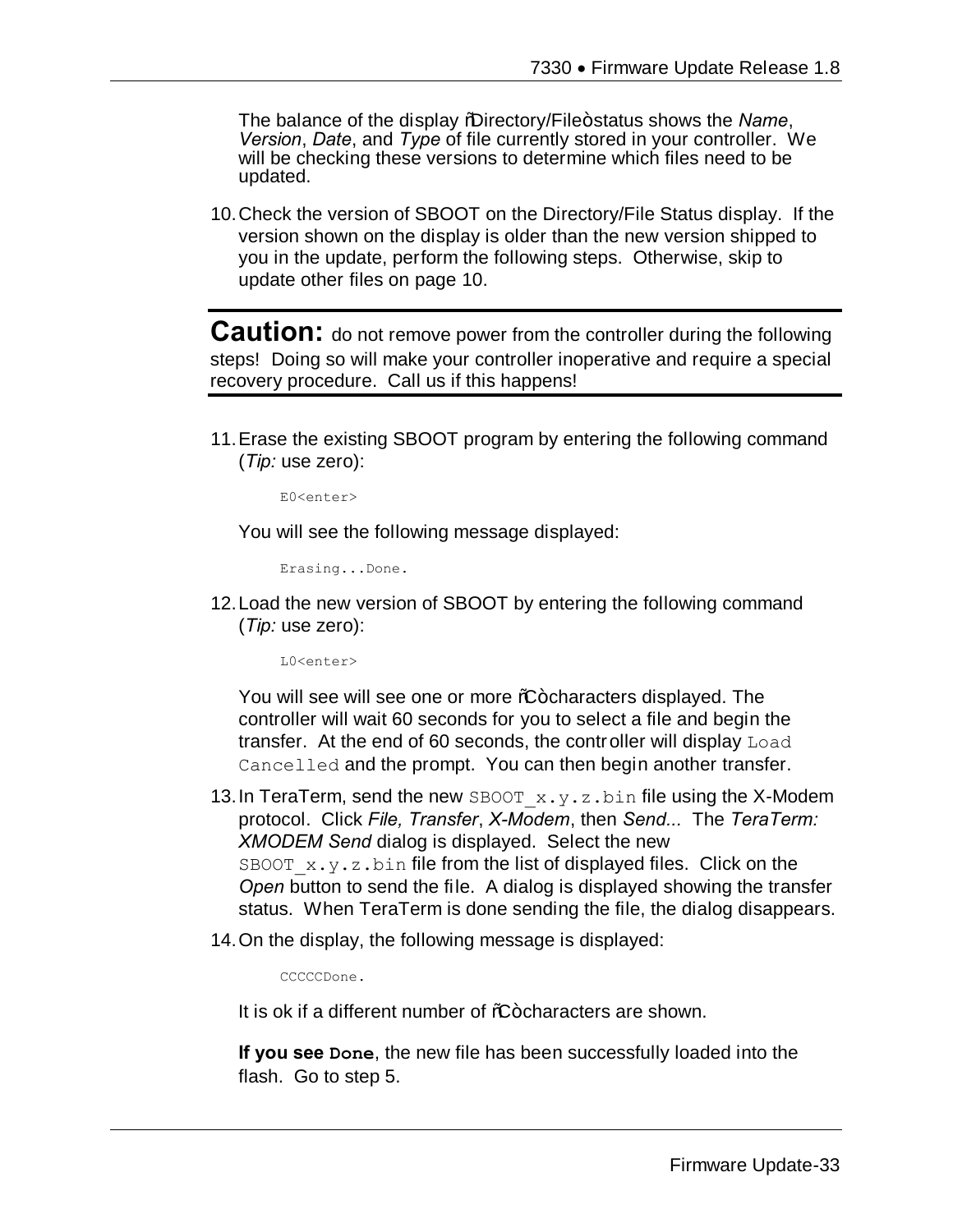**If the** *Tera Term: Send File* **dialog closes and you still see just**:

```
Transfer the file to flash using XModem…
CCCCC
```
wait for the controller<sub>s</sub> transfer timer to expire. (*Tip:* dong be impatient and press reset. If you do, you will need to perform the Controller Recovery steps starting on page 37.) You will then see:

```
Transfer the file to flash using XModem…
CCCCC
Load Cancelled.
```
Go back to step 2 and start the transfer again. It is not necessary to erase the file again if the load does not complete. Just start the transfer again. Be sure that youge clicking *File, Transfer, X-Modem, Send* to send the file. You must **not** be using the *File, Send File…* command; this one will not work.

**Note:** Once the new version of SBOOT x.y.z.bin is successfully loaded into the flash, it is safe once again to remove the power from the controller, though not necessary at this time.

15.Display the directory and verify the version of the new file:

D<enter>

16.Press the RESET button on the controller so that you will be using the new version of SBOOT.

**Note:** The new version of SBOOT uses a new menu style for Erase, Load and Boot of files. The next section will use these new commands.

17.Continue updates of your controller on page 10. Come back to page 33 to finish up.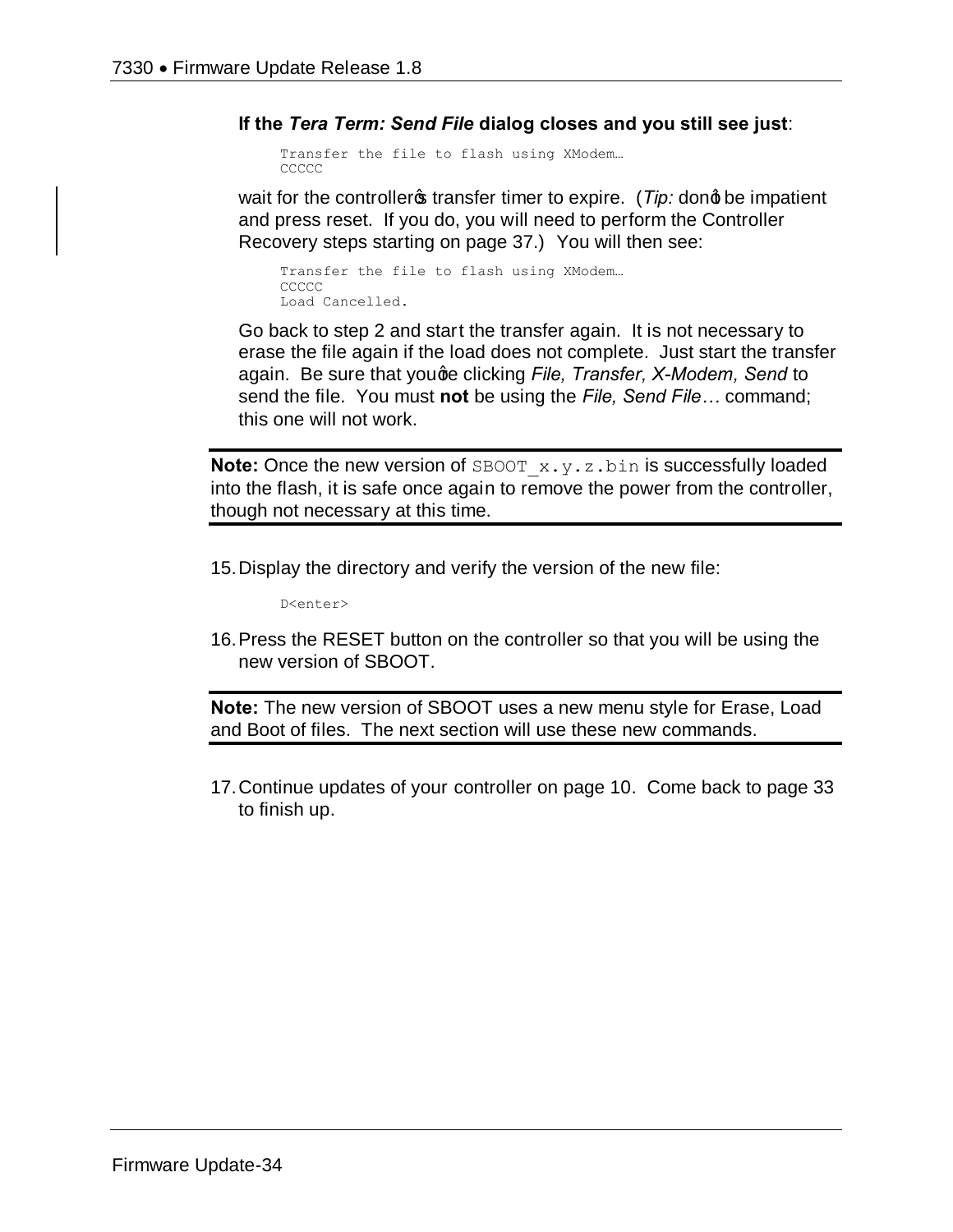# **Finishing Up When Updating From a Beta Release or Release V1.0**

Your files have been updated. Only a few more steps are required to finish up:

- 1. Unplug the power to your 7330.
- 2. Unplug the RS-232 cable.
- 3. Remove the jumper you installed at the AUX2 position of jumper block J33.
- 4. Install the cover of the controller.

**Note:** It is important to *Cold-Start* your controller at this time! Changes were made that are incompatible with the previous configuration.

- 5. Hold the INIT button and plug the power into your 7330. It will start by playing the speech message "SCOM 7330 Version *version number*" to Port 1 and send text to the console port. The front panel will light the PTT LED for Port 1 while the speech message is played. If the front panel LEDs are lighting left-to-right as before, or the SBOOT menu has been displayed to the console port, the AUX2 jumper hasnot been removed.
- 6. Send the programming commands to your controller to changes your messages, macros, timers, etc., since the *Cold-Start* erased them.
- 7. The update is complete!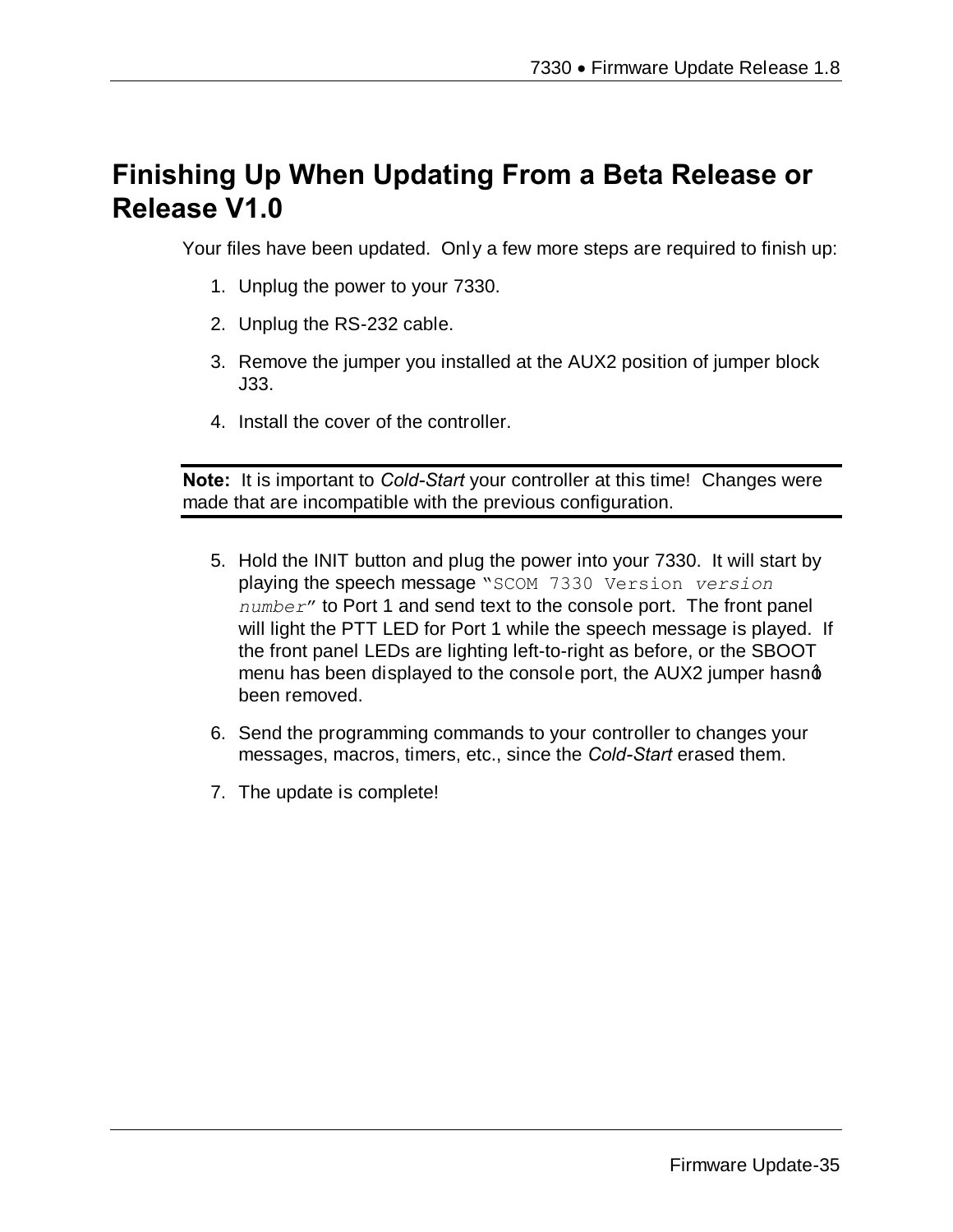## **Controller Recovery Procedure**

If you have a problem while loading the firmware and this problem causes the controller to be inoperative, the following procedure can be used to again gain access to the SBOOT menu via the serial port to update any missing or corrupted files.

This procedure will use the latest version of the SBOOT firmware included with the release package. The recovery file is in a different format (the name of the file ends in  $.519$ ) that is compatible with the controller  $\phi$  hidden boot rom loader, firmware that you never see when everything operates perfectly.

Follow this procedure:

- 1. Set the baud rate of your terminal emulator to 57,600.
- 2. Unplug the power to the controller, remove the cover, install jumpers at AUX1 and AUX2 (see the board layout in the User Manual on page B-18 for the location of the jumpers), then apply power to the controller.
- 3. Press reset. You will see the BootROM Loader message:

```
S-COM 7330 V1.2.0
\geq
```
4. Type L then press enter. The screen looks like this:

```
S-COM 7330 V1.2.0
>1.
```
5. In your terminal program, select the option to send a **text file**. This is **not** an X-Modem transfer. Use the same option you use to send a file of programming commands to the controller. (In TeraTerm, select File then Send Fileo.) Use the recovery version of SBOOT listed in the table on page 1 of this document. The name looks like this:

SBOOT\_1.4.1.S19

You will see lots of dots on the screen followed by a prompt, like this:

```
S-COM 7330 V1.2.0
>L-...........................................
\overline{\phantom{a}}
```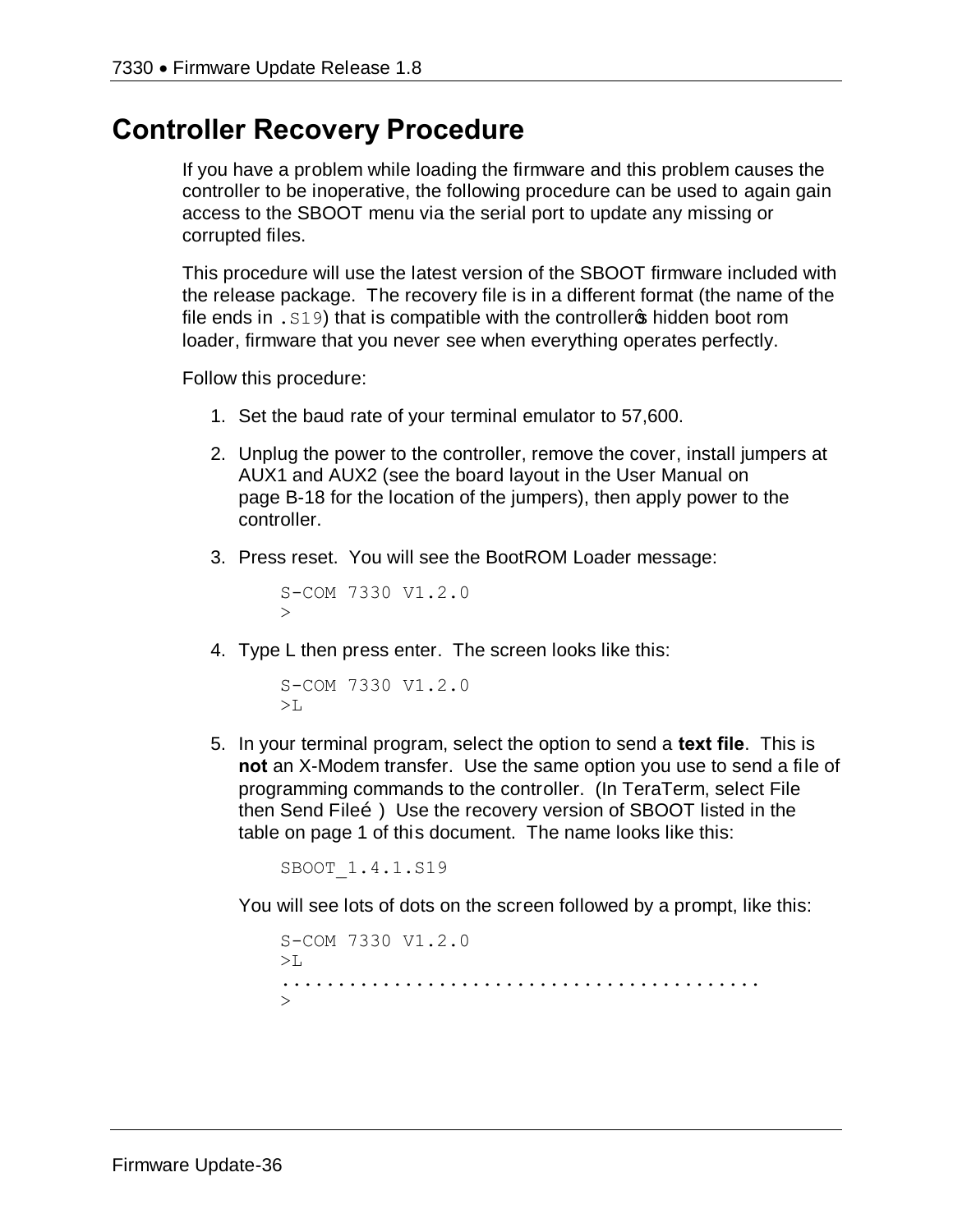#### 6. Type e8000 then press enter:

>e8000

On your console you will see the familiar SBOOT menu:

```
SCOM 7330 SBOOT V1.4.0
7330 Controller Storage Management
 T - Show Time 
 Tmmddyyhhmmssw - Set Time (w=0=Sunday)
 S - Save Repeater Configuration
 R - Restore Repeater Configuration
 E - Erase Files
 L - Load File from a PC to Flash
 U - Upload File from Flash to a PC
 D - Flash Directory
 P - Set Baudrate of Console Port
N - Set Baudrate of Auxiliary Port
W - Set Console Port Number
 B - Boot from Flash
X - Reboot SBOOT from Flash
H - Help
Time: 091708-091211-3
Battery OK.
SBOOT>
```
- 7. **You aren't done yet!** You have loaded a temporary copy of SBOOT that will let you correct the problem with the files loaded in the flash memory. You must complete all of the following steps to recover your controller.
- 8. Type D then press enter to display the directory of files loaded in the flash memory of the controller. Compare the list of files currently in the flash memory to the list of expected files and versions listed on page 1.
- 9. Proceed following the Firmware Update Instructions starting on page 7 of this document to erase then load the SBOOT firmware into the flash memory.
- 10.Remove power from the controller, remove and store the AUX1 but leave AUX2 in place. Apply power to the controller. You will again see the SBOOT menu.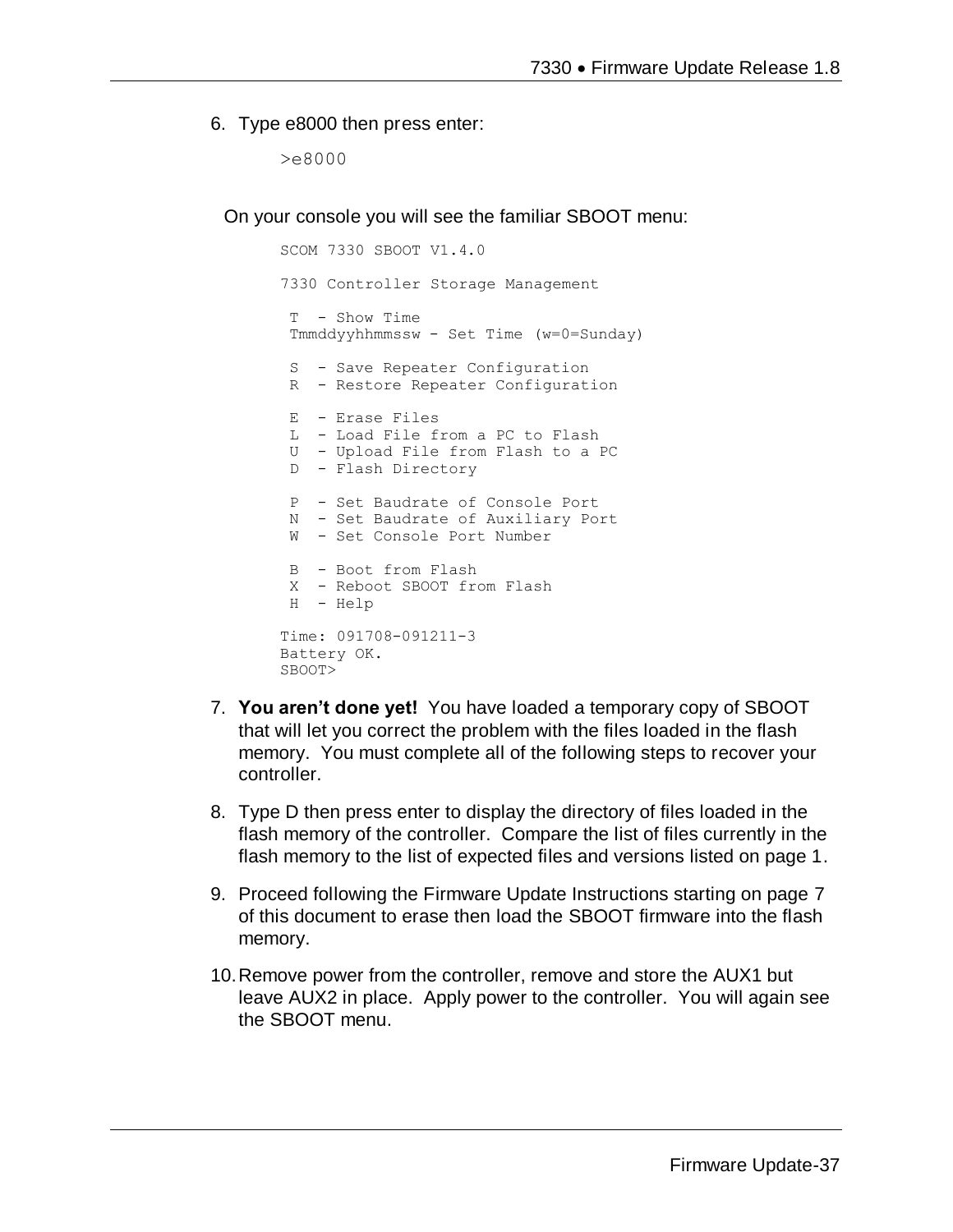- 11.Now install the other files. Check the versions of DIAG, 7330 (in location SCOM\_A) and the Speech Library. Update those as well, if required or if you suspect they are corrupted.
- 12.Now boot the 7330 firmware. Type B then press enter. Select option 3 if you need to erase your previous configuration (this is a normal step for a firmware upgrade). Otherwise, select option 2. The 7330 app should begin to run and display text like this on the console:

```
S-COM 7330 Repeater V3.4.1
Internal Battery: OK
Started at 07/15/14 19:06:40
7330>
```
It will also say Cold Reset if you selected boot option 3.

- 13.Remove power from the controller, remove and store AUX2, then apply power to the controller. The controller should now operate properly.
- 14.Recovery of the controller is complete.